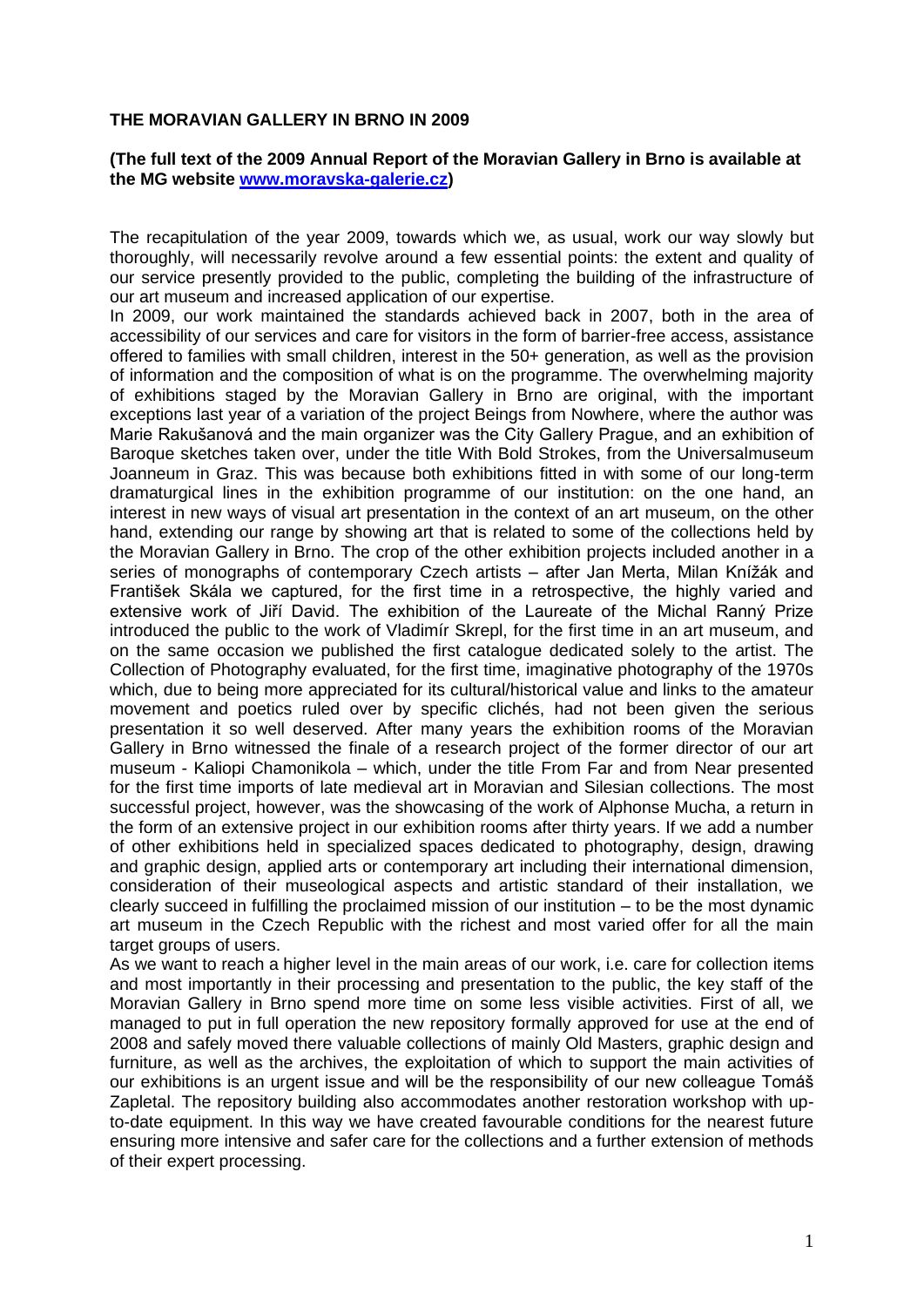In 2009 we also launched the project of a reconstruction of the house of Dušan Jurkovič in Brno-Žabovřesky that will be finished in 2010 and the house will be opened to the public in spring 2011. The project, financed from the EEA/Norway Financial Mechanism, incorporates the building of the Dušan Samo Jurkovič Centre, which involves creating a permanent exhibition in the house, digitisation of archive materials and issuing a publication. Also in 2009, in collaboration with the MAK Vienna we created and installed a new permanent exhibition in Josef Hoffmann's Birthplace in Brtnice and published the architect's biography with extensive notes, which is distributed through the Hatje-Cantz publishers. This project, supported by the EU Culture 2007 programme, continues in 2010.

One of the most ambitious and from the perspective of the future of the Moravian Gallery in Brno most important tasks was an effort to get the reconstruction and revitalization of the Governor's palace underway. As a result, we decided, in 2009, to submit an application under the Integrated Operational Programme and prepared a new project for building the Centre of New Strategies of Museum Presentation to be housed in the Governor's Palace, that would include both the reconstruction of the building to standards fitting with the historical value of this important monument and which would also meet the requirements regarding its use for the purposes of the art museum. Content-wise the project addressed a new approach to the format of a permanent exhibition of fine art linked to the collections, and specified an exhibition space for short-term presentations as an experimental simulator used both by the Moravian Gallery in Brno, and serving as a study tool in co-operation with Masaryk University and test space for the plans of other institutions. Although the project complied with all the formal requirements and was highly valued by independent assessors, due to low allocation of funds in the relevant chapter of the IOP, it will not be realized. Although we may seem to find ourselves back at the beginning, the hard work of the preparation team and the organizational, administrative and intellectual energy invested into the preparation of the project will not be wasted. First, although we received only support verging on indifference on the part of our founder we managed to come, in record time, with one of the best prepared, evidently needed and functioning projects fulfilling all the parameters of the given programme. Second, we also honed our ideas of what we expect from the reconstruction of the Governor's Palace within the framework of the Moravian Gallery in Brno including the added value of museum debate in the Czech Republic infused with the hitherto not discussed dimension of systematic self-reflection of museum work at the level of current discussions on the nature of the museum as a specific institution coestablishing the standards of civil society. Based on this project we will apply for a different type of funding from the European Union that may help us realize it or we will open up negotiations with the re-staffed Ministry of Culture of the Czech Republic on the future destiny of the whole building. Obviously, its condition is beginning to reach a critical state and it is very likely that we will be forced to close it to the public in the foreseeable future.

One of the by-products of the IOP project preparation of essential importance for the future of the Moravian Gallery in Brno was the establishment of the National Methodological Centre for the reception and presentation of visual culture and art culture in the context of an art museum, the existence of which was anchored in 2009 in the deed of foundation of the Moravian Gallery. This will enable us to focus attention on some of the basic problems related to the construction and deciphering of the meaning of works of art and their arrangement in an art museum, which may today be treated in innumerable volumes of specialized literature, but, on the practical level, have an insignificant influence on the permanent and temporary exhibitions in Czech art museums. The subject was opened by the Moravian Gallery in Brno several years ago and we intend to continually address it in collaboration with the Art History Seminar of the Faculty of Arts of Masaryk University, Central Bohemian Regional Gallery, Mendel Museum of Masaryk University, Silesian Regional Museum in Opava, North Bohemian Gallery in Litoměřice and other institutions abroad.

In order to cope with all the tasks that lay ahead we continued  $-$  in small stages, but continually – with the implementation of some elements of project management specifically in the exhibition preparation process. More demanding projects and the preparation of some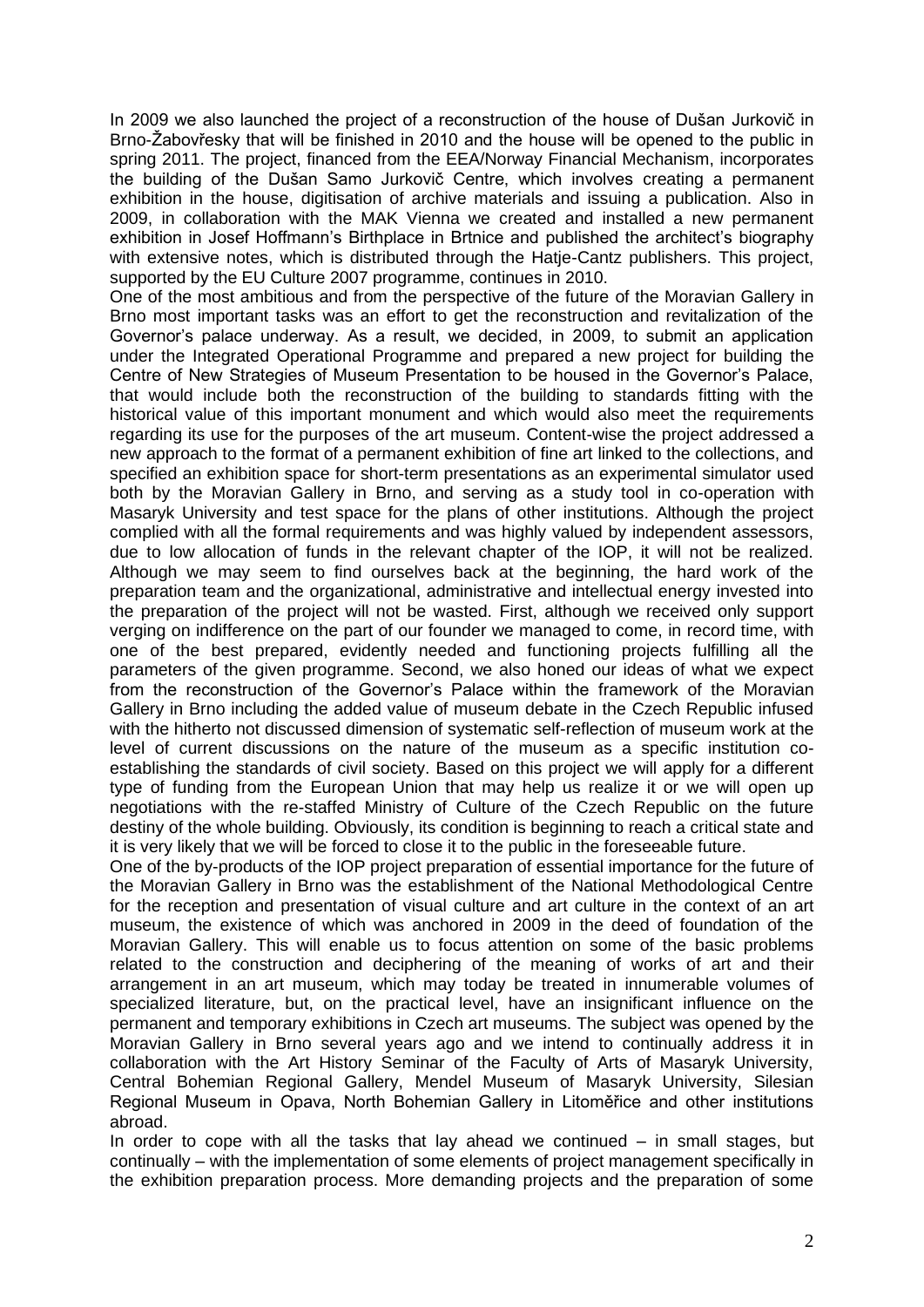management tools are now the responsibility of the project office. In the sphere of finances we can repeat the remarks from the previous annual reports relating in particular to the amount and structure of the operations contribution by the founder, problems with the legal framework for the operation of not-for-profit organizations aggravated by the workings of the economic crisis whose impact on the main activities of the Moravian Gallery in Brno in 2009 was set off by effective use of the resources, increased productivity, higher share of income from entry fees and provision of services in the total balance ("the Mucha effect") and planning. A certain cautiousness paid off in the form of a more favourable entry in 2010 with the expected advent of violent economic turbulences and future budget cuts.

However, the year 2009 was a productive and successful year for the Moravian Gallery in Brno. I would like to extend my thanks to all our colleagues and collaborators, and in particular to Alexandra Kusá, the chief curator, who introduced even greater noblesse into accomplishing our plans, creative sensibility regarding the potential of each curator and confidence in the value of our work; Jan Press for the calmness with which he approaches this institution and life in general; Richard Mysík for the tenacity and warning remarks, Simona Juračková for her consistency in pushing through the rules of institutional communication, even though it sometimes might be annoying, Kateřina Tlachová for negotiating the many tasks that keep piling up in front of her, and Mirka Pluháčková for the production of everything. I could go on, as each of our colleagues makes a real contribution to the perfect operation of the whole, but they also have irreplaceable human qualities without which working in the Moravian Gallery would be unimaginable.

Marek Pokorný, director

## **Personnel representation**

In 2009 the MG had altogether 179 permanent employees (converted number 153), of which 66 were specialists.

MG organization scheme with heads of departments and curators of collections

| Director of the MG                                     | Marek Pokorný                   |
|--------------------------------------------------------|---------------------------------|
| Secretary of the MG                                    | PhDr. Kateřina Tlachová (deputy |
|                                                        | director)                       |
| Workplaces directly managed by the director of MG      |                                 |
| <b>MG Archive</b>                                      | Bc. Tomáš Zapletal              |
| <b>Project Manager</b>                                 | Mgr. Jan Press                  |
| <b>Investment Manager</b>                              | <b>Richard Mysík</b>            |
| <b>Internal Auditor</b>                                | ing. Taťána Martincová          |
|                                                        | (from 1st May 2009)             |
| PR and Media Department                                | Mgr. Simona Juračková           |
| <b>Security Department</b>                             | ing. Milan Říha                 |
|                                                        |                                 |
| Director's division                                    |                                 |
| Director's Secretariat                                 | PhDr. Kateřina Tlachová         |
| Library                                                | PhDr. Hana Karkanová            |
| <b>Collection of Special Editions and Bookbindings</b> | PhDr. Hana Karkanová            |
| <b>Collection of Old Prints</b>                        | PhDr. Judita Matějová           |
| <b>Collections Register</b>                            | Mgr. Pavla Obrovská             |
|                                                        |                                 |
| Collections division                                   | Mgr. Alexandra Kusá, Ph.D.      |
| <b>Early Art Department</b>                            | PhDr. Kateřina Svobodová        |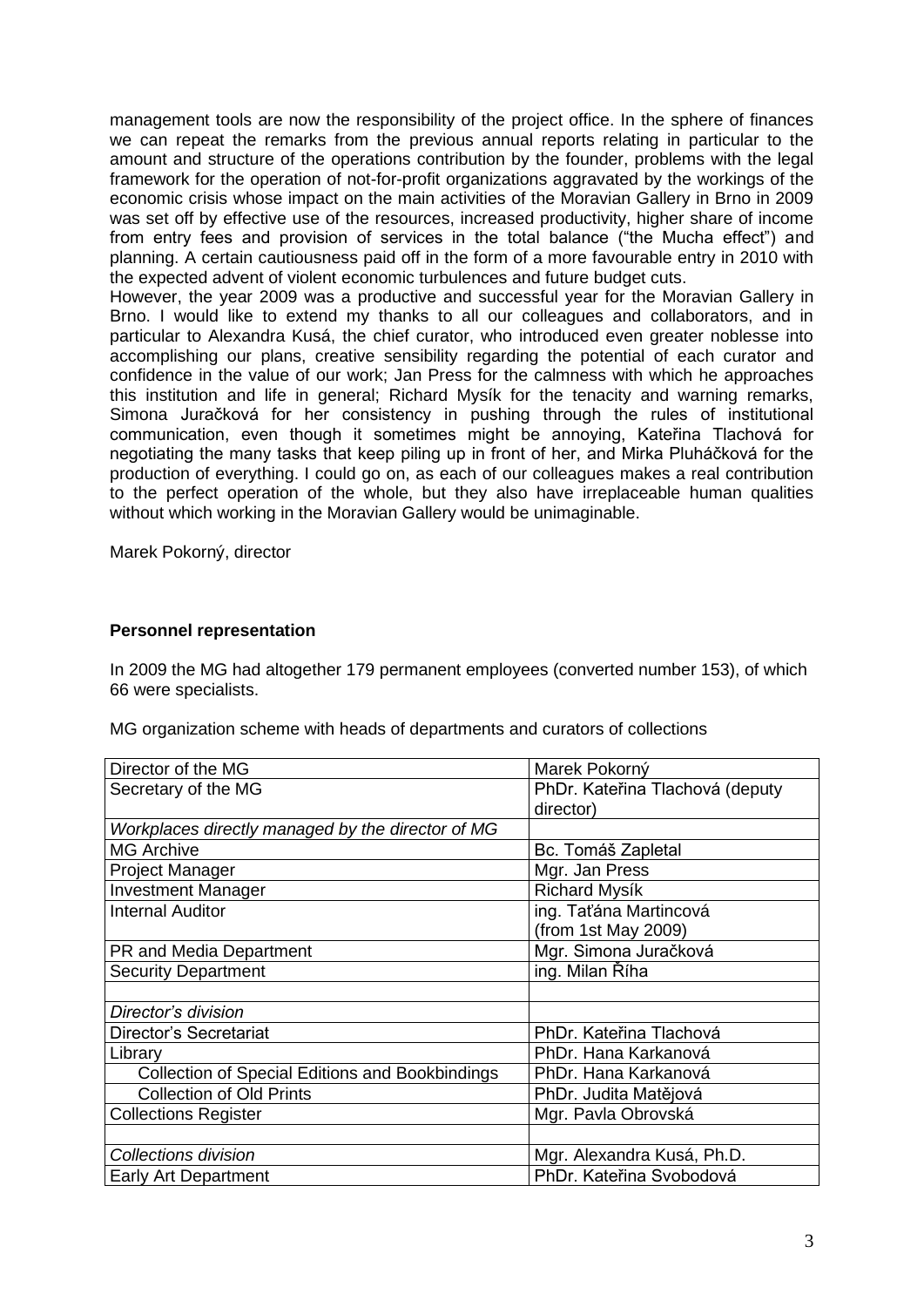| Collection of Gothic and Renaissance Painting and<br>Sculpture, Collection of Baroque Painting                          | Mgr. Petr Tomášek                                                                 |
|-------------------------------------------------------------------------------------------------------------------------|-----------------------------------------------------------------------------------|
| Collection of Renaissance and Baroque Drawing<br>and Graphics                                                           | Mgr. ing. Zdeněk Kazlepka, Ph.D.                                                  |
| Collection of 19th Century Art                                                                                          | PhDr. Kateřina Svobodová                                                          |
| Department of Modern and Contemporary Art                                                                               | Mgr. Alexandra Kusá, Ph.D.                                                        |
| Collection of Modern and Contemporary Painting<br>and Sculpture and Collection of Artworks for the<br>Visually Impaired | Mgr. Yvona Ferencová, Ph.D.                                                       |
| Collection of Modern and Contemporary Drawing<br>and Graphics                                                           | Mgr. Petr Ingerle                                                                 |
| Department of Applied Arts                                                                                              | Mgr. Markéta Vejrostová                                                           |
| <b>Collection of Ceramics and Porcelain</b>                                                                             | Mgr. Andrea Březinová (maternity<br>leave)<br>Mgr. Andrea Husseiniová (assistant) |
| Collection of Glass, and Collection of Precious and<br><b>Common Metals</b>                                             | Mgr. Markéta Vejrostová                                                           |
| Collection of Furniture and Woodwork, and<br><b>Collection of Textile and Clothing</b>                                  | Mgr. Martina Straková                                                             |
| <b>Graphic Design Department</b>                                                                                        | PhDr. Marta Sylvestrová                                                           |
| Photography and New Media Department                                                                                    | Mgr. Jiří Pátek<br>PhDr. Antonín Dufek, Ph.D.<br>Mgr. Petra Trnková, Ph.D.        |
| <b>Export Permits Agenda</b>                                                                                            | PhDr. Kateřina Svobodová,<br>PhDr. Eliška Lysková                                 |
| <b>Restoration Department</b>                                                                                           | ak. mal. Igor Fogaš                                                               |
| <b>Communications Department</b>                                                                                        | PhDr. Ludmila Horáková<br>Mgr. Eva Strouhalová<br>(acting from 10 Nov. 2009)      |
|                                                                                                                         |                                                                                   |
| Operation and economy division                                                                                          | <b>Richard Mysík</b>                                                              |
| Exhibition production and publishing Department                                                                         | PhDr. Miroslava Pluháčková                                                        |
| <b>Exhibition installation Department</b>                                                                               | Mgr. Martin Ondruš (till 31 Jan.<br>2009)<br>Petr Kolaja (from 1st Feb. 2009)     |
| <b>Operations Department</b>                                                                                            | ing. Zbyněk Kroča                                                                 |
| <b>Financial Department</b>                                                                                             | ing. Marie Kočařová                                                               |
| <b>Commercial Department</b>                                                                                            | ing. Blanka Pavlovská                                                             |

## **MG Board of Academic Advisers**

Prof. PhDr. Milena Bartlová, CSc. (Faculty of Arts, Masaryk University in Brno) Mgr. Karel Císař, Ph.D.

PhDr. Iva Janáková–Knobloch (Museum of Decorative Arts, Prague)

Doc. PhDr. Lubomír Konečný (Institute of Art History, Academy of Science of the Czech Republic)

Prof. PhDr. Jiří Kroupa, CSc. (Faculty of Arts, Masaryk University in Brno) PhDr. Jiří Ševčík (Academy of Fine Arts, Prague)

Prof. PhDr. et PaedDr. Jindřich Vybíral, Ph.D. (Academy of Art, Architecture and Design, Prague)

## **MG Acquisitions Committee**

In 2009 this advisory board has been transformed and divided in two sections: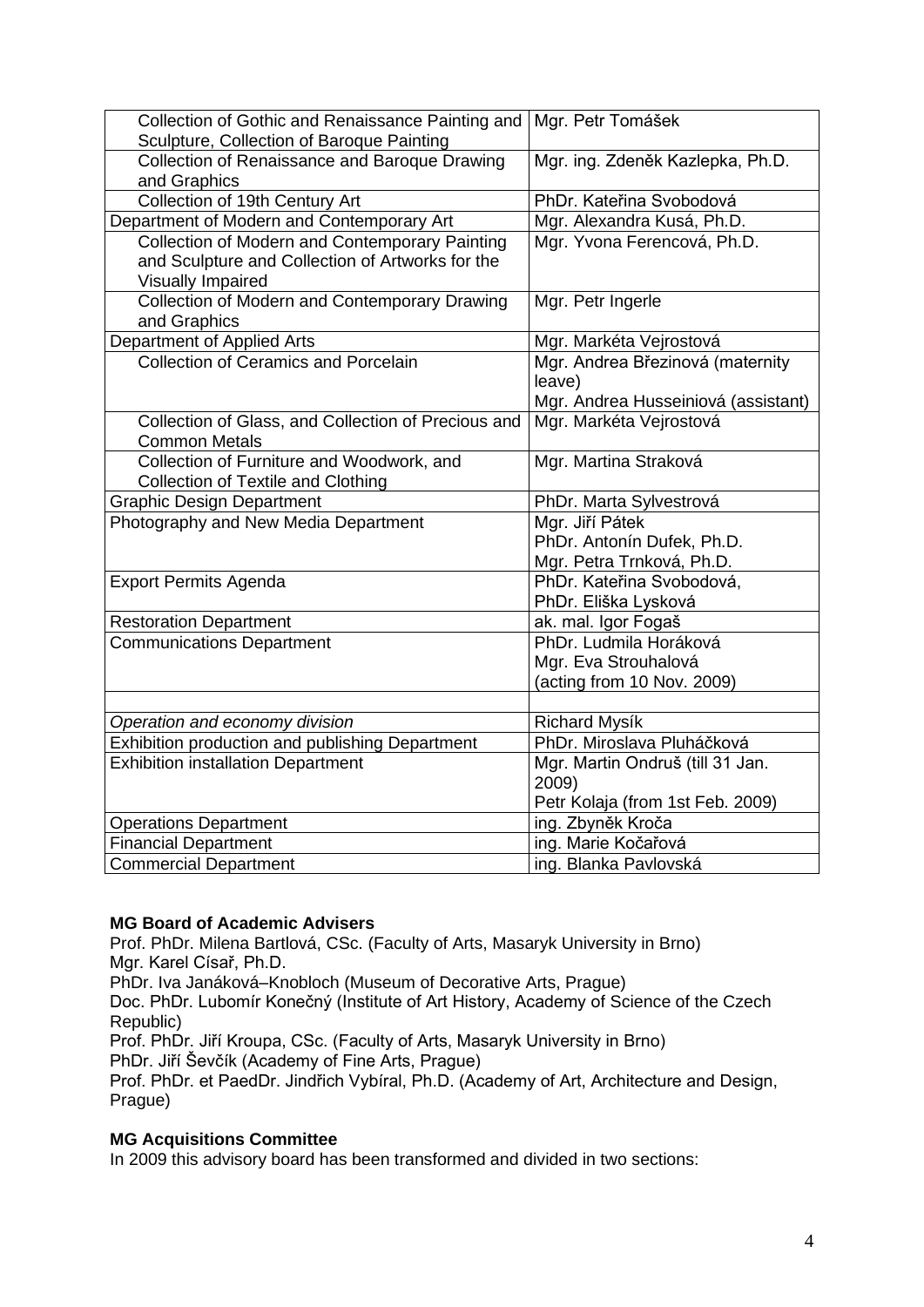1. Fine art and photography: Mgr. Ondřej Chrobák PhDr. Olga Kotková (National Gallery in Prague) Mgr. Josef Moucha PhDr. Mahulena Nešlehová (Institute of Art History, Czech Academy of Science) Mgr. Tomáš Pospěch PhDr. Hana Rousová PhDr. Tomáš Rybička (Modern and Contemporary Art Museum in Hradec Králové) Prof. PhDr. Lubomír Slavíček, CSc. (Faculty of Arts, Masaryk University in Brno) Doc. PhDr. Jana Ševčíková (Academy of Fine Arts, Prague)

2. Applied arts and graphic design:

PhDr. Helena Brožková (Museum of Decorative Arts in Prague) Mgr. Lada Hubatová–Vacková, Ph.D. (Academy of Art, Architecture and Design, Prague) PhDr. Jan Mohr (Museum of Northern Bohemia, Liberec) PhDr. Duňa Panenková PhDr. Jana Pauly (National Technical Museum in Prague) Prof. PhDr. Lubomír Slavíček, CSc. (Faculty of Arts, Masaryk University in Brno)

## **Advisory Board to the MG Director**

Ing. Petr Bajer, Managing Director of the Chamber of Trade and Commerce, Brno Ing. Jan Kudera, Cash Reform (Commercial Finance) a. s. ing. Petr Kynštetr, CSc., Head of Office, Chamber of Deputies, Parliament of the CR Mgr. Michaela Maláčová, President of the Czech Miss, GoodComm s. r. o. RNDr. Petr Mužák, Deputy Head, Office of the President of the CR Ing. Rostislav Slavotínek, Senator, Parliament of the CR Jiří Švestka, Director of Galerie Jiří Švestka, Prague

## **MG COLLECTIONS AND THEIR UPKEEP**

| Number of collection items as of 31 December 2009 | 143,763 inv. nos.   |
|---------------------------------------------------|---------------------|
| New items in collections                          | 58 acquisition nos. |
| of which acquired by purchase                     | 6 acquisition nos.  |
| Total value of the works of art purchased         | 85,456 CZK          |

*Acquisitions* 

1. Jiří Foltýn, Landscape, Autumn, Still-life, Spring, 4 photographs, mid-1980s, gift – Jiří Foltýn

2. Jan Jelínek, 5 photographs, 1970s, gift – Jan Jelínek

- 3. Josef Valentin Kassin, Model for fountain in Baden near Vienna, 1903, gift Jan Pernička
- 4. Petr Helbich, 46 black-and-white photographs, gift Petr Helbich
- 5. Miloš Spurný, 436 photographs from artist's bequest, 1950s–70s, gift Věra Spurná
- 6. Jaroslav Ježek, cup and saucer from the set Manon, 1959, gift Miroslav Urbánek
- 7. František Dostál, 2 notebooks with photographs, 1980s, gift František Dostál
- 8. František Dostál, 82 photographs, gift František Dostál
- 9. Turčianské papierne, š.p., couch, 1989–1992, gift Kamila Štěpánková
- 10. František Dostál, 33 photographs, gift František Dostál
- 11. František Dostál, 6 photographs, gift František Dostál
- 12. Hilde Jesser (?)/Dagobert Peche, Beaker 50468, WW, 1917, purchased
- 13. Dagobert Peche, Beaker 50531, WW, 1915, purchased
- 14. Mathilde Flögel, Beaker 504, WW, 1916, purchased
- 15. Pavel Hayek, Plant Motifs, 1995, photograph, gift Pavel Hayek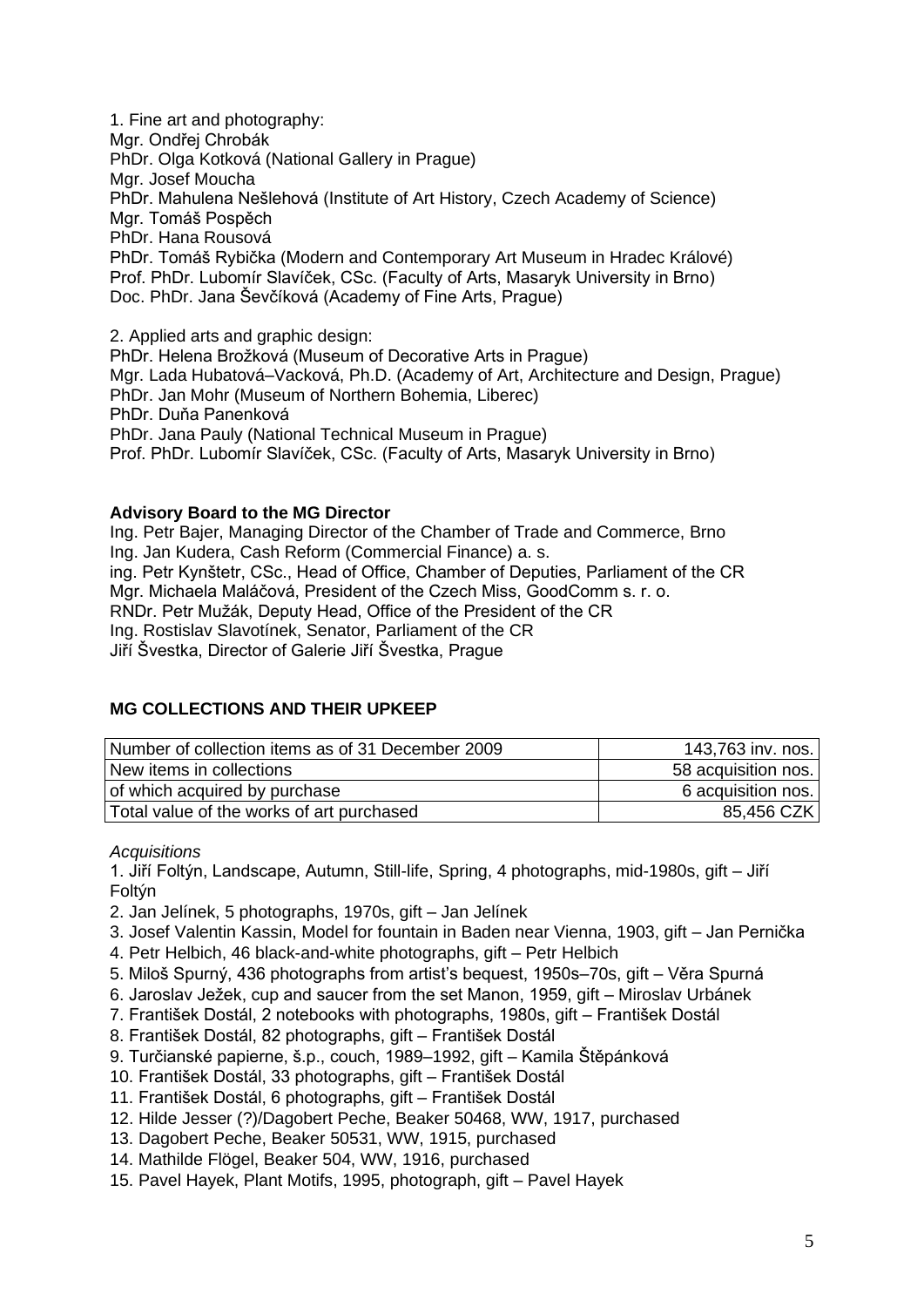- 16. 5 notebooks with photographs by various artists, gift František Dostál
- 17. František Dostál, photograph, gift František Dostál
- 18. Jůlie Horová, jug, found
- 19. Jůlie Horová, sculpture Bird, found
- 20. Jůlie Horová, vase, found
- 21. Jůlie Horová, vase, found
- 22. Jůlie Horová, vase, found
- 23. Jůlie Horová, candleholder, found
- 24. motor sport flyers, S. Lem, K mrakům Magellanovým, La Tchécoslovaquie, purchased
- 25. set of works from the International Biennial of Graphic Design 1964–2004, gift
- 26. set of works from the International Biennial of Graphic Design 1990–2002, gift
- 27. set of works from the International Biennial of Graphic Design 2006, gift
- 28. set of works from the International Biennial of Graphic Design 2004, gift
- 29. set of works from the International Biennial of Graphic Design 1994, gift
- 30. set of works from the International Biennial of Graphic Design 1988, gift
- 31. set of works from the Biennial of Applied Graphics Brno 1964, gift
- 32. set of works from the International Biennial of Graphic Design 2004, gift
- 33. Libuše Niklová, Baby, 1961, purchased
- 34. Libuše Niklová, Crocodile, 1961, purchased
- 35. magazines Tvar, 1960, book Expo 58, gift Marek Lahoda
- 36. Sad Life, 2007, acrylic on canvas, gift Vladimír Skrepl
- 37. small vase with grapevine motif, Emille Gallé, around 1900, gift R. Chylek
- 38. Jiří David, from the series Hidden Faces, 1991–1995, prints for the MG exhibition
- 39. Václav Stratil, from the series Shirts, 2008, gift
- 40. corset, Vienna, Fini Fritsch–Jacobsen, around 1910, gift Eva Janíčková
- 41. set of 78 photographs by Czechoslovak and foreign artists, mainly from the 1980s, gift Antonín Dufek
- 42. Roman Burda, Mionší Natural Forest, 2005–2008, gift Roman Burda
- 43. Helena Hlušičková, sculpture Lužnice, gift Helena Hlušičková
- 44. set of toys 17 students works of the ŠUŘ Brno from 1980–2005, gift Radan Pantůček 45. Herbert Thiel, three photographs from Mionší and Skřítek Nature Reserves, gift – Herbert
- Thiel
- 46. František Dostál, photograph, gift František Dostál
- 47. Antonín Kanta, set of 13 portrait photographs, gift Antonín Kanta
- 48. Petr Helbich, set of photographs, gift Petr Helbich
- 49. František Dostál, notebook with photographs, gift František Dostál
- 50. František Dostál, set of photographs, gift František Dostál
- 51. Jindřich Halabala, chair H-214, found
- 52. Tomáš Rasl, portfolio, 2009, gift Tomáš Rasl
- 53. Jindřich Svoboda. Knihvazač umělec, gift Zdeněk Fuksa
- 54. Jindřich Svoboda, bookbinding of Dante Alighieri, Peklo, Prague 1978, gift Zdeněk Fuksa

55. Jindřich Svoboda, bookbinding of two volumes of F. Rabelais, Gargantua a Pantagruel, I., II., Prague 1953, gift – Zdeněk Fuksa

- 56. Eva Průšková/Věra Faltová, Zde odstřihněte, 1965, gift Eva Průšková
- 57. Jozef Soukup, glass, 1961, gift Vladislav Urban
- 58. Rudolf Schrötter, bowl, 1930s, gift Vladislav Urban

*Collections records*

| Collection stocktaking                     | 6,094 inv. nos. |
|--------------------------------------------|-----------------|
| Entered into the computer database in 2009 | 1,020 inv. nos. |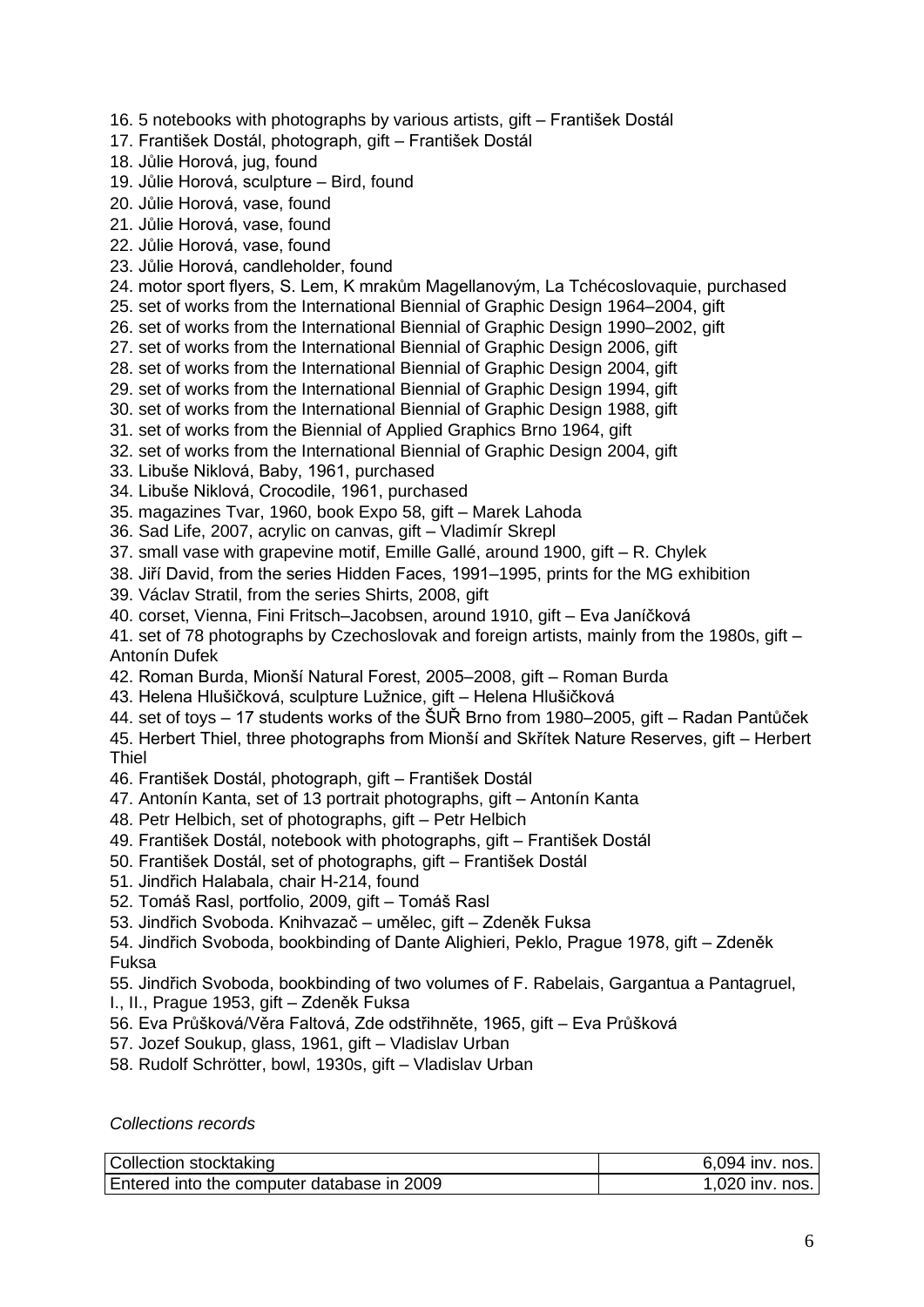| Total in the computer database | 129,188 inv. nos. |
|--------------------------------|-------------------|

## *Restoration*

| Restored                                    | 176 inv. nos.   |
|---------------------------------------------|-----------------|
| of which: Performed as external commissions | 52 inv. nos.    |
| <b>Conserved</b>                            | 213 inv. nos.   |
| Framed and adjusted                         | 96 inv. nos.    |
| Condition assessment                        | 4,200 inv. nos. |

# THE MG COLLECTIONS IN RESEARCH; LOANS OF COLLECTION ITEMS

| Number of research visits            | 146             |
|--------------------------------------|-----------------|
| Number of loans from the collections | 65              |
| of which: in the CR                  | 50              |
| abroad                               | 15              |
| Number of items loaned               | 1,037 inv. nos. |
| of which: in the CR                  | 707 inv. nos.   |
| abroad                               | 330 inv. nos.   |

# **EXHIBITIONS**

# Museum of Applied Arts

## *Main halls*

| Permanent Exhibition of Applied Arts and Design                                            | all year                 |
|--------------------------------------------------------------------------------------------|--------------------------|
| The Brussels Dream. Czechoslovakian Presence at Expo 58 in $\vert$ 21. 11. 2008–1. 3. 2009 |                          |
| Brussels and the Lifestyle of the Early 1960s                                              |                          |
| Beings from Nowhere. Metamorphoses of Academic Principles                                  | $ 27.3-7.6.2009$         |
| in the Painting of the First Half of the 20th Century                                      |                          |
| Jiří David. A Preliminary Retrospective                                                    | 26. 6. - 20. 9. 2009     |
| Alfons Mucha – Czech Master of the Belle Epoque                                            | 16. 10. 2009-24. 1. 2010 |

## *Camera*

| Stefanie Schneider 29 Palms, CA            | $\mid$ 20. 3 – 14. 6. 2009 |
|--------------------------------------------|----------------------------|
| Forms of the Face – Deception and Delusion | 2. 10. 2009–24. 1. 2010    |

# *Respirium*

| Buildings and Designs: Burian Křivinka Pelčák Rusín Wahla | $ 20.3 - 31.5.2009$      |
|-----------------------------------------------------------|--------------------------|
| Golden Age: Highlights of Dutch Graphic Design 1890-1990  | l 5. 6.–27. 9. 2009      |
| Life among Books. The Centenary of the Birth of Jindřich  | 23. 10. 2009–17. 1. 2010 |
| Svoboda                                                   |                          |

# *Staircase Landing*

| 2009<br>l 1<br>Acquisitions<br>$\overline{A}$<br>2<br>Δ<br>. |
|--------------------------------------------------------------|
|--------------------------------------------------------------|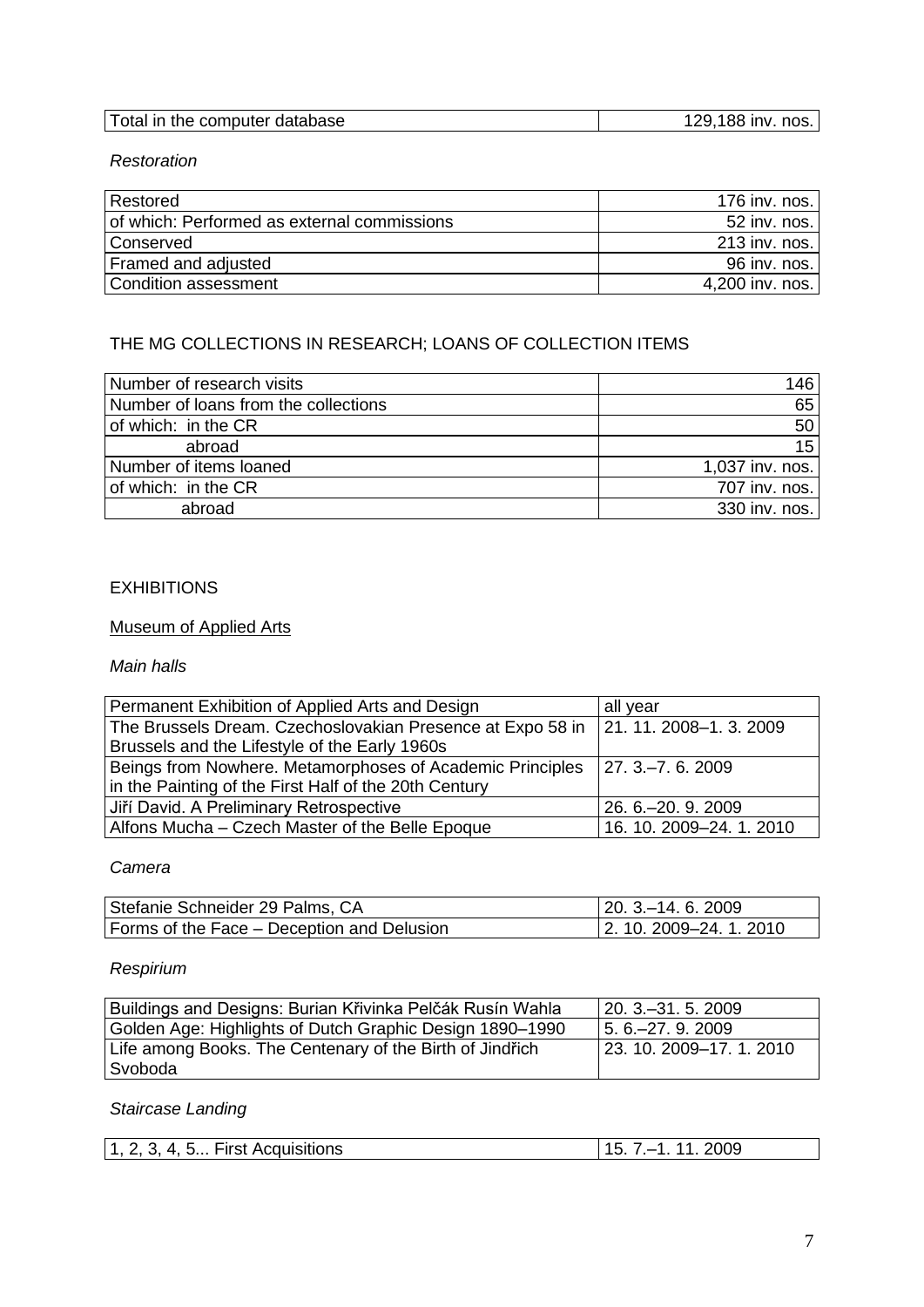| 15 Ways of Looking at a Toy | 2010<br>ົດ4<br>ാ∩∩ഘ. |
|-----------------------------|----------------------|

# Pražák Palace

## *Main Halls*

| Permanent Exhibition of Modern Czech Art                      | all year                 |  |
|---------------------------------------------------------------|--------------------------|--|
| The Third Side of the Wall. Photography in Czechoslovakia     | 14. 11. 2008–15. 2. 2009 |  |
| 1969-1988 from the Collection of the Moravian Gallery in Brno |                          |  |
| Vladimír Skrepl: Like in a Mirror                             | $6.3 - 28.62009$         |  |
| Sweet Fixations. Staged Photography of the 1970s              | 17. 7.–18. 10. 2009      |  |
| On Colour. The Czech Colourist Art from Slavíček till Now     | 6.11.2009-31.1.2010      |  |

# *Atrium*

| Petra Feriancová: Natural Selection | 17.10.2008-18.1.2009    |
|-------------------------------------|-------------------------|
| Grzegorz Sztwiertnia                | $15.2 - 17.5.2009$      |
| Dominik Lang                        | $128.5 - 27.9.2009$     |
| Matěj Smetana: Instructions         | 8. 10. 2009-17. 1. 2010 |

# *Space for a Single Artwork*

| Jan Jakub Kotik - Houses of the Holy, 2005     | $ 3.12.2008 - 29.3.2009$   |
|------------------------------------------------|----------------------------|
| Lenka Klodová – Structure                      | 8. 4.–19. 7. 2009          |
| Pavla Sceranková: Granny's Flat, 2007          | 129. 7.–25. 10. 2009       |
| Ivan Vosecký: Deconstruction of Guernica, 2009 | l 18. 11. 2009–28. 3. 2010 |

# Governor's Palace

# *Main halls*

| Permanent Exhibition of Art since the Gothic till the 19th                        | all year                 |
|-----------------------------------------------------------------------------------|--------------------------|
| Century                                                                           |                          |
| Alternating exhibitions held within the permanent exhibition                      |                          |
| Collectors and Patrons IV - Artists, From Hans Makart's                           | 28. 8.2008-11. 1. 2009   |
| Studio                                                                            |                          |
| Antonio Maria Beduzzi. A Decorator from Bologna and the                           | $23.1 - 17.5.2009$       |
| <b>Austrian Aristocracy</b>                                                       |                          |
| Collectors and Patrons V - Painter and Sculptor Eduard                            | 29.5 . - 30.8.2009       |
| Sykora (1835–1897)                                                                |                          |
| The Crowning of the Miraculous Picture of the Virgin Mary of   11. 9.–6. 12. 2009 |                          |
| St. Thomas Church                                                                 |                          |
| Johann Baptist Straub. Preparatory Works in the Baroque                           | 18. 12. 2009–23. 5. 2010 |
| Sculpting                                                                         |                          |
| Unmanaged: The Natural Forest in Photography                                      | 16. 10. 2008–11. 1. 2009 |
| Fields of Art and Battle. Fine Art in the Collections of the                      | 7.11.2008-8.2.2009       |
| Military History Institute, Prague                                                |                          |
| A Muse under Heaven. Early Baroque Italian Drawing from                           | 13. 3. - 7. 6. 2009      |
| <b>Czech and Moravian Collections</b>                                             |                          |
| With Daring Brushstrokes. Baroque Oil Sketches from Graz                          | 19. 6. - 4. 10. 2009     |
| Brno at the Time of Baron Trenck                                                  | $3.7 - 18.10.2009$       |
| From Far and Near. Medieval Imports in Moravian and Silesian                      | 30. 10. 2009-7. 2. 2010  |
| Collections                                                                       |                          |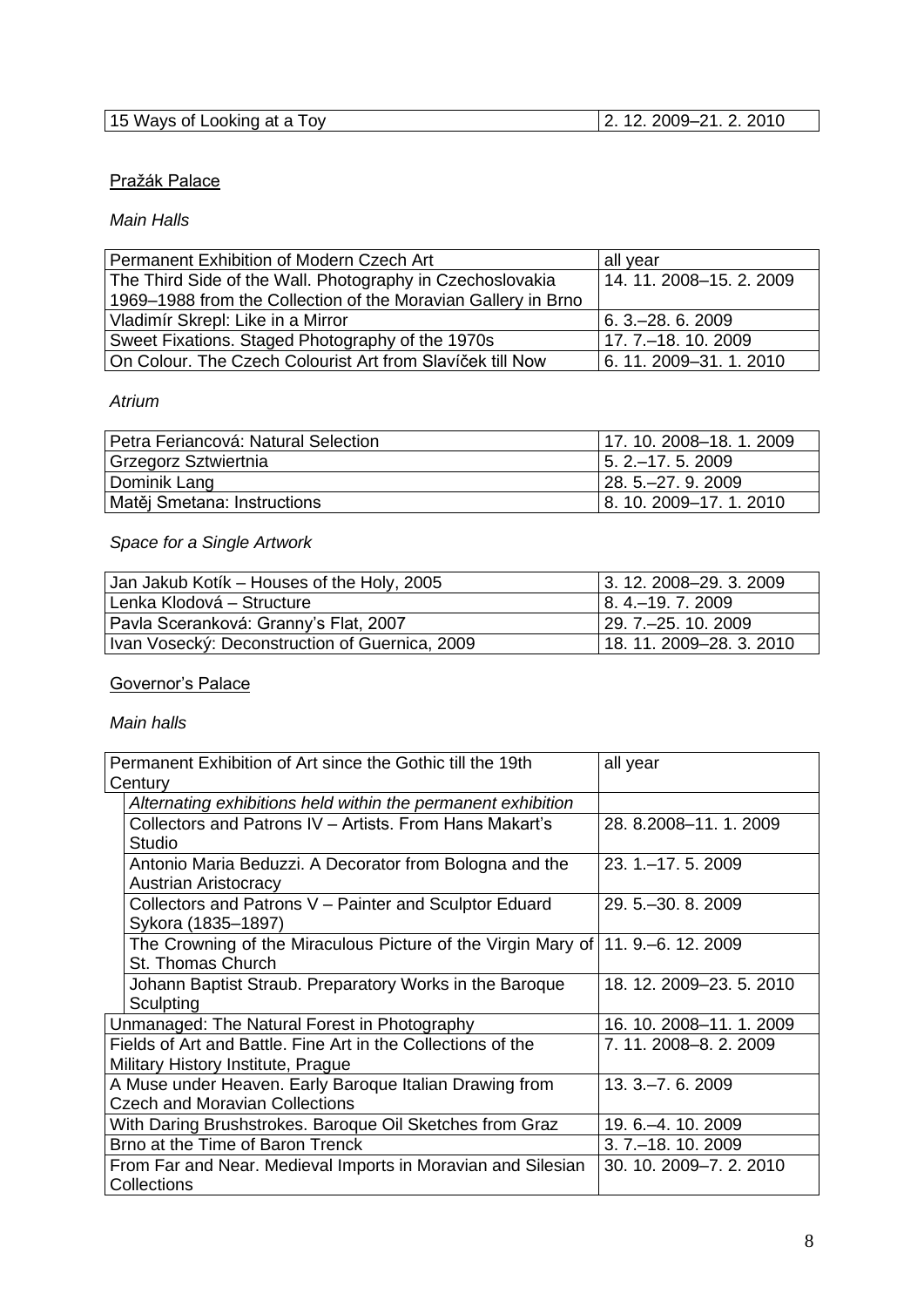## *Ambit*

| The Most Beautiful Czech Books of the Year 2007 | 124, 10, 2008–22, 2, 2009 |
|-------------------------------------------------|---------------------------|
| The Group Plakát (Poster) 1962–1969             | $15.3 - 7.6.2009$         |
| <b>Teodor Rotrekl</b>                           | $18.6 - 13.9.2009$        |
| The Most Beautiful Czech Books of the Year 2008 | 25. 9. 2009–28. 2. 2010   |

## Josef Hoffmann House in Brtnice

| Long-term Exhibition Josef Hoffmann - | till 10 May 2009                   |
|---------------------------------------|------------------------------------|
| <b>Timeless Design</b>                | open daily in summer, in winter on |
|                                       | <b>Saturdays and Sundays</b>       |
| Long-term Exhibition Josef Hoffmann:  | from 14 June 2009                  |
| Inspirations                          | open daily in summer, in winter on |
|                                       | <b>Saturdays and Sundays</b>       |

# *Exhibitions outside the MG premises and abroad*

| From Gothic to the Empire,<br>permanent exhibition                                                                | Regional Museum in Mikulov                       | open daily in summer, in<br>winter on Saturdays and<br>Sundays |
|-------------------------------------------------------------------------------------------------------------------|--------------------------------------------------|----------------------------------------------------------------|
| Jiří David. A Preliminary<br>Retrospective                                                                        | Prague City Gallery, CZ                          | 27. 2. - 10. 5. 2009                                           |
| Alfons Mucha - Czech Master<br>of the Belle Epoque                                                                | Szépművészeti Muzeum,<br>Budapest, Hungary       | $20.3 - 7.6.2009$                                              |
| <b>Czech and Slovak Glass in Exile</b>                                                                            | Museum of Decorative Arts,<br>Zagreb, Croatia    | 21, 5, -28, 6, 2009                                            |
| The Group Plakát (Poster)                                                                                         | Czech Centre, Bratislava,<br>Slovakia            | 7. 9. - 16. 11. 2009                                           |
| The Brussels Dream.<br>Czechoslovakian Presence at<br>Expo 58 in Brussels and the<br>Lifestyle of the Early 1960s | Slovak National Gallery,<br>Bratislava, Slovakia | 25. 9. 2009-15. 11. 2009                                       |

*MG participation in exhibitions at other institutions*

- V ulitě i jinak. Geometrie designu Jana Padrnose, North Bohemian Museum in Liberec, 5. 2.–29. 3. 2009 (Mgr. Martina Straková)
- Jo Ann Callis: Woman Twirling**,** The J. Paul Getty Museum, Los Angeles, USA, 31. 3.–9. 8. 2009 (Mgr. Petra Trnková, Ph.D.)
- Paul Outerbridge: Command Performance, The J. Paul Getty Museum, Los Angeles, USA, 31. 3.–9. 8. 2009 (Mgr. Petra Trnková, Ph.D.)
- Josef Winterhalder Jr., Museum Langenargen am Bodensee, Germany, 5. 4.–18. 10. 2009 (Mgr. Zora Wörgötter)
- Diether F. Domes, Znamení světla, Crypt of St. Venceslaus Cathedral, Art Museum Olomouc, 29. 4.–30. 9. 2009 (Mgr. Zora Wörgötter)
- Ľudovít Fulla, Slovak National Gallery Ľudovít Fulla Gallery, Ružomberok, Slovakia (Mgr. Alexandra Kusá, Ph.D.)
- Erik Binder, Utri si sopeľ a už neplač, Fru-Fru Gallery, Bratislava, Slovakia (Mgr. Alexandra Kusá, Ph.D.)
- Tereza Kuhnová, Dobersberg, Austria, 24. 7.–28. 8. 2009 (Mgr. Yvona Ferencová, Ph.D.)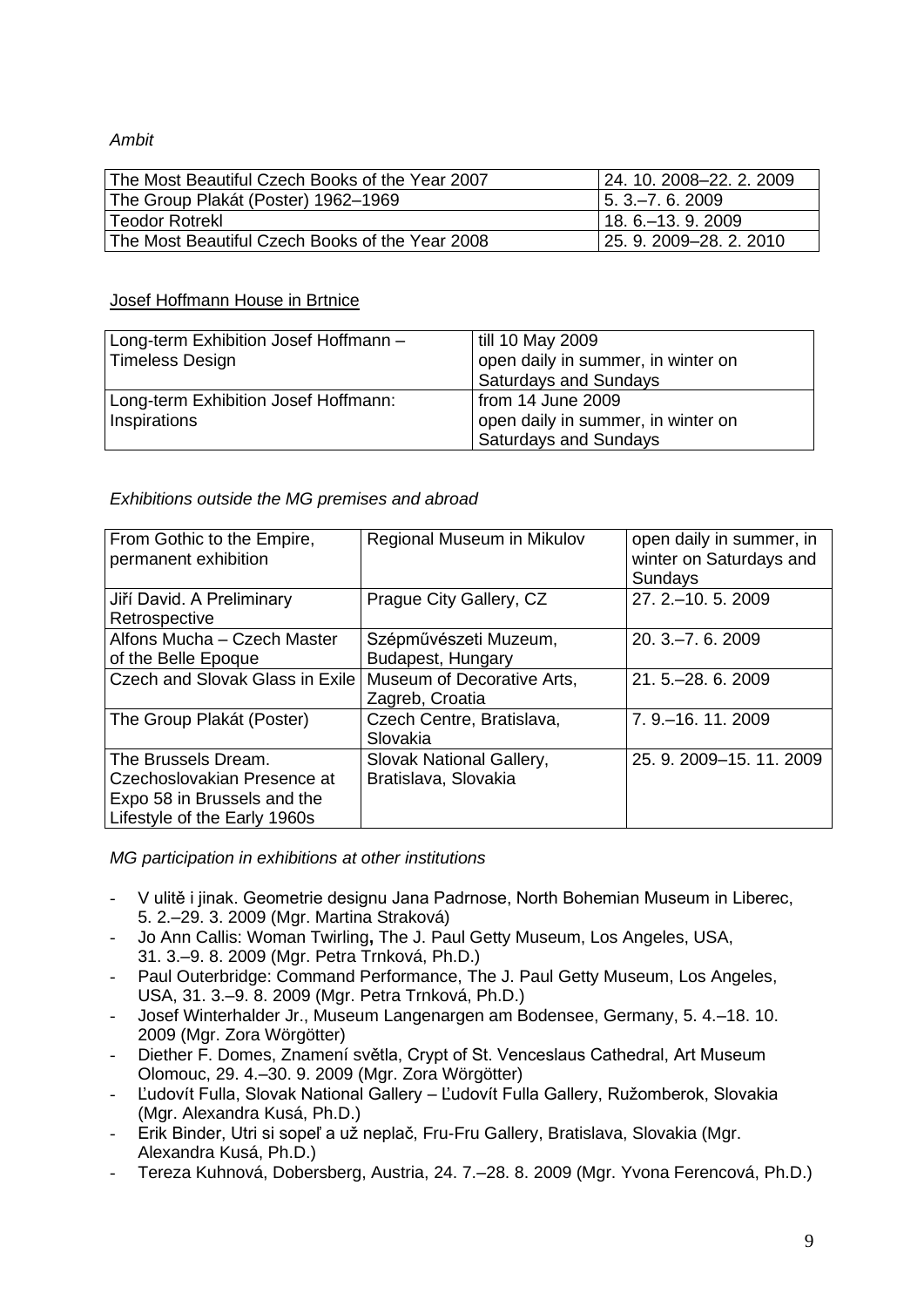- Jindřich Štreit, (AB)NORMALIZACE / (FAKE)NORMALISATION, Museum of Kroměříž Region in Kroměříž, 12. 11. 2009–28. 2. 2010 (PhDr. Antonín Dufek, Ph.D.)
- Franz Anton Maulbertsch (1724–1796) és Josef Winterhalder (1743–1807) Magyar Nemzeti Galéria, Budapest, Hungary, 19. 11. 2009–28. 2. 2010 (Mgr. Zora Wörgötter)

| Total number of visitors to MG permanent and temporary     | 123,294 |
|------------------------------------------------------------|---------|
| exhibitions in 2009                                        |         |
|                                                            |         |
| of which to permanent exhibitions (including alterations): |         |
| Modern and Contemporary Czech Art                          | 2,853   |
| Applied Arts and Design                                    | 3,278   |
| Art since the Gothic until the 19th Century                | 2,769   |
| Josef Hoffman - Timeless Design, Inspirations (Brtnice)    | 2,526   |
|                                                            |         |
| The most successful temporary exhibitions:                 |         |
| Alfons Mucha - Czech Master of the Belle Epoque            | 15,690  |
| The Brussels Dream                                         | 4,455   |
| (6,496 visitors during the whole exhibition period)        |         |
| Forms of the Face - Deception and Delusion                 | 3,154   |
| Life among Books. The Centenary of the Birth of Jindřich   | 3,035   |
| Svoboda                                                    |         |
| Sweet Fixations. Staged Photography of the 1970s           | 2,564   |

## ATTENDANCE AT THE MG EXHIBITIONS

## LECTURES, CONCERTS, CULTURAL AND EDUCATIONAL EVENTS

## Events for adults

*Lectures*

- Date Programme
- 8. 1. Czech (natural) forests how many are they and where to find them?, T. Vrška
- 21. 1. Andrea Palladio, J. Kroupa
- 27. 1. The Czechoslovak pavilion at Expo 58, J. Vomáčka
- 3. 2. The Avant-garde during the war, S. Šeborová
- 5. 2. Document as art art as a political matter, J. Štreit
- 17. 2. Vasily Kandinski, A. Kusá
- 24. 2. Otto Wagner, a pioneer of Vienna modernism, M. Straková
- 26. 2. Helena Johnová, A. Husseiniová
- 17. 3. Petr Brandl, P. Tomášek
- 26. 3. Otto Prutscher, M. Straková (Brtnice)
- 31. 3. Adolf Loos, D. Černoušková
- 3. 4. Encounter with Provence, J. Šmíd (as part of the Bonjour Brno festival)
- 9. 4. The Passion Series, S. Šeborová
- 30. 4. Folk furniture, E. Večerková (Brtnice)
- 6. 5. Italian Baroque drawing, M. Togner
- 12. 5. Paris Vienna. Fin de siècle, the twilight of idealism, M. Mžyková
- 19. 5. Annibale Carracci, M. Šeferisová–Loudová
- 26. 5. Josef Hoffmann, M. Straková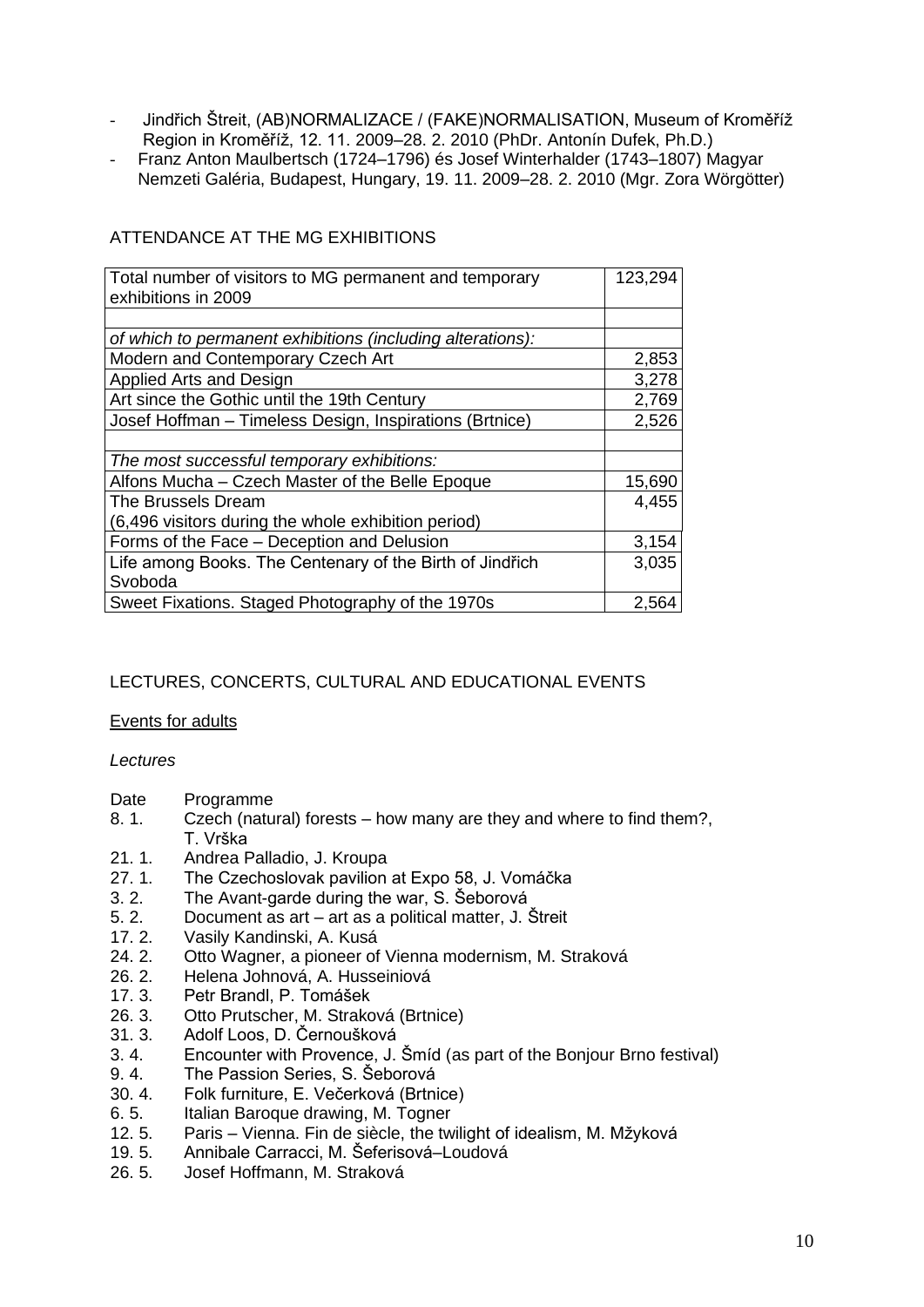- 28. 5. Dagobert Peche, M. Straková (Brtnice)
- 3. 6. František Kupka, S. Šeborová
- 23. 9. Preparatory works in the work of Austrian artists, L. Slavíček
- 14. 10. Man Ray and Czech photography, A. Dufek
- 25. 10. K. W. Forster (Brtnice)
- 27. 10. Koloman Moser, M. Straková
- 3. 11. The scenology of a café, R. Lipus
- 24. 11. Dagober Peche, M. Straková
- 25. 11. Petr Parléř, K. Chamonikola
- 26. 11. Michael Powolny, A. Husseiniová (Brtnice)

*Guided tours in permanent and temporary exhibitions and depositories*

- Date Programme
- 7. 1. Fields of art and battle, P. Ingerle
- 1. 2. The Brussels dream in our homes, M. Straková, L. Horáková<br>14. 2. Painters' loves, S. Šeborová
- Painters' loves, S. Šeborová
- 1. 3. Browsing through the most beautiful books, H. Karkanová
- 18. 3. Vladimír Skrepl: Like in a mirror, commented by the artist
- 25. 3. Buildings and designs, commented by the designers
- 8. 4. Beings from nowhere, M. Rakušanová
- 22. 4. A Muse under heaven, Z. Kazlepka
- 14. 5. A Muse under heaven, M. Zlatohlávek
- 28. 5. V. Skrepl: Like in a mirror, M. Pokorný
- 19. 6. With daring brushstrokes, Ch. Rabensteiner
- 3. 9. Jiří David, M. Pokorný
- 16. 9. Jiří David, commented by the artist
- 16. 9. With daring brushstrokes, P. Tomášek
- 30. 9. Sweet fixations, J. Pátek
- 7. 10. Sweet fixations, R. Košťál, J. Pátek
- 4. 11. From far and from near, K. Chamonikola
- 12. 11. Alfons Mucha, M. Sylvestrová
- 18. 11. On colour, D. Brozman
- 1. 12. Mucha and Paris, P. Štembera
- 2. 12. From far and from near, K. Chamonikola
- 8. 12. Modern Christ. Christian motifs in modern art, S. Šeborová
- 9. 12. Forms of the face deception and delusion, P. Trnková
- 16. 12. Life among books, H. Karkanová

## *Film shows*

- Date Programme
- 12. 1. Ivetka a hora, Echoes of the International Documentary Film Festival Jihlava
- 19. 1. Projection of short films ČSAF<br>26. 1. Humor černý a černější, AniFe
- 26. 1. Humor černý a černější, AniFest Echoes
- 28. 1. Takže ahoj, ČSSR, V. Olmer, 1970
- 7. 2. Signum laudis, in Scala cinema
- 8. 2. Tobruk, in Scala cinema
- 9. 2. Malupien, Olšový Spas, Echoes of the International Documentary Film Festival Jihlava
- 16. 2. Kdo chce zabít Jessii?
- 23. 2. Městem hopem kybersvětem, AniFest Echoes
- 28. 2. Sen noci svatojánské, in Scala cinema
- 1. 3. Vynález zkázy, in Scala cinema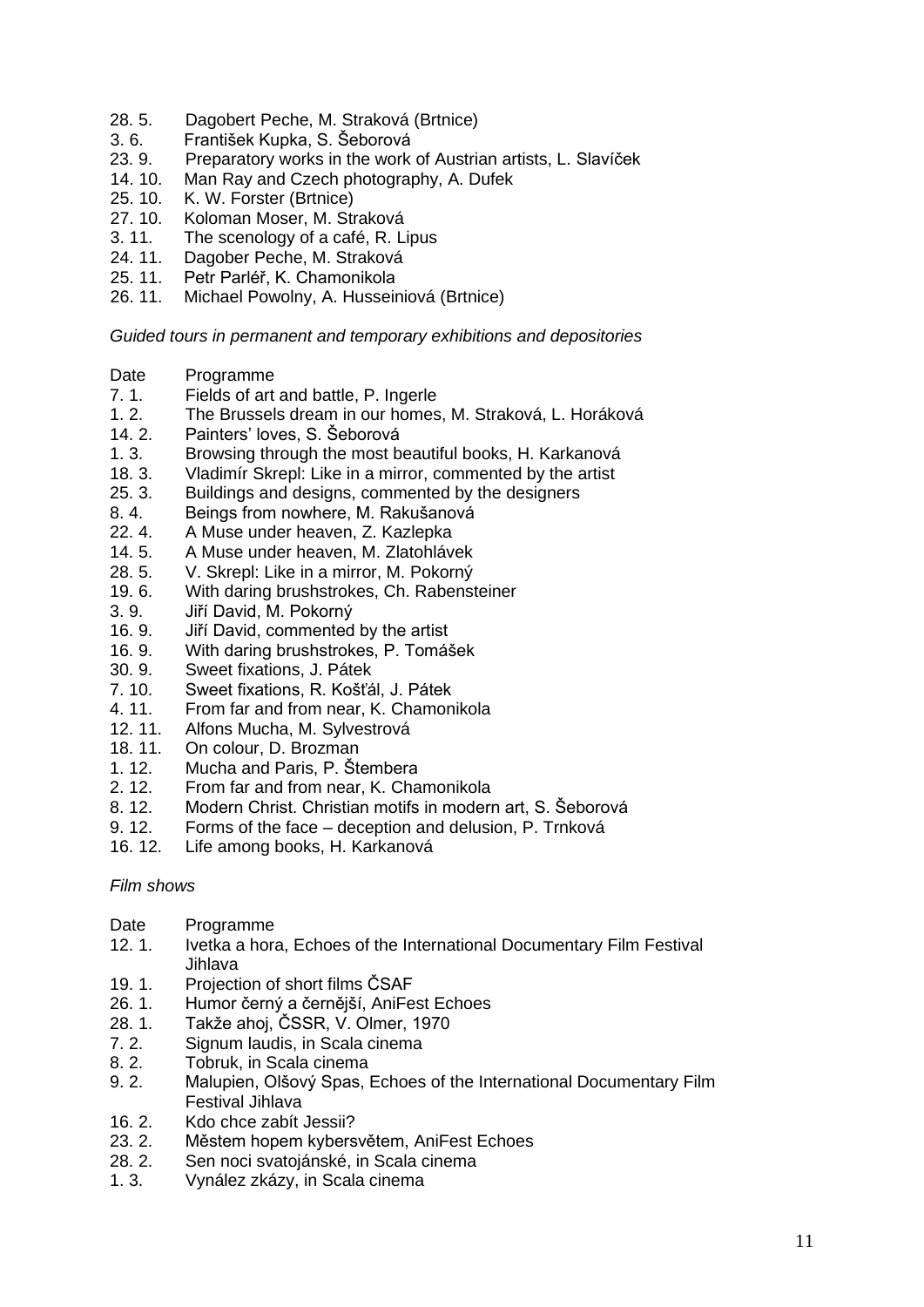- 2. 3. On a ona po stopadesáté, AniFest Echoes
- 9. 3. Naše jediná jistota, že všechno dopadne, Echoes of the International Documentary Film Festival Jihlava
- 23. 3. Nad přehradou svítá, OS 19 and ČT Brno
- 6. 4. Generace 68, Echoes of the International Documentary Film Festival Jihlava
- 20. 4. Blanskogolsko, OS 19 and ČT Brno
- 27. 4. Mixér animace, AniFest Echoes
- 18. 5. Krev válek, Echoes of the International Documentary Film Festival Jihlava
- 25. 5. Běh času, běh života, AniFest Echoes
- 8. 6. Šumné Brno, OS 19 and ČT Brno
- 15. 6. Čtenářský deník, Echoes of the International Documentary Film Festival Jihlava
- 22. 6. The best of AniFest, AniFest Echoes
- 8. 7. Ovoce stromů rajských jíme<br>22. 7. Eden a potom
- Eden a potom
- 5. 8. Giulietta a duchové
- 19. 8. Slávnosť v botanickej záhrade
- 18. 9. The best of AniFest, AniFest Echoes
- 21. 9. Dálniční svět, Echoes of the International Documentary Film Festival Jihlava
- 12. 10. Všechno je relativní, Echoes of the International Documentary Film Festival Jihlava
- 19. 10. Humor v animaci III, AniFest Echoes
- 16. 11. Krasosmutnění, AniFest Echoes
- 9. 11. Film on the 13th edition of the International Documentary Film Festival Jihlava
- 3. 12. Černý zmizík, Film video experiment
- 7. 12. Lukáš Kokeš, Echoes of the International Documentary Film Festival Jihlava
- 14. 12. Idioti a andělé, AniFest Echoes

*Concerts, opera performances* 

- Date Programme
- 8. 3. V. Novák A. Dvořák, a student and his teacher, concert of KSPVN
- 10. 5. Homage to mothers, Association Ženy 50
- 24. 5. Famous encounters
- 7. 6. Colours of life and art, homage to Ema Destinová
- 1. 12. Homage to Italian Music Italian variations
- 20. 12. Jan Jakub Ryba: Czech Christmas Mass

## *Architectural walks*

- Date Programme
- 20. 1. Residential complex ORION
- 10. 2. Hotel International, walk and talk by I. Černá
- 14. 4. RAW: House of flats on Křídlovická street
- 15. 4. Historical architecture tour, J. Kroupa
- 21. 4. Administrative building on Vídeňská street
- 28. 4. PET centre of Masaryk Oncological Institute

*Themed coachtrips, excursions*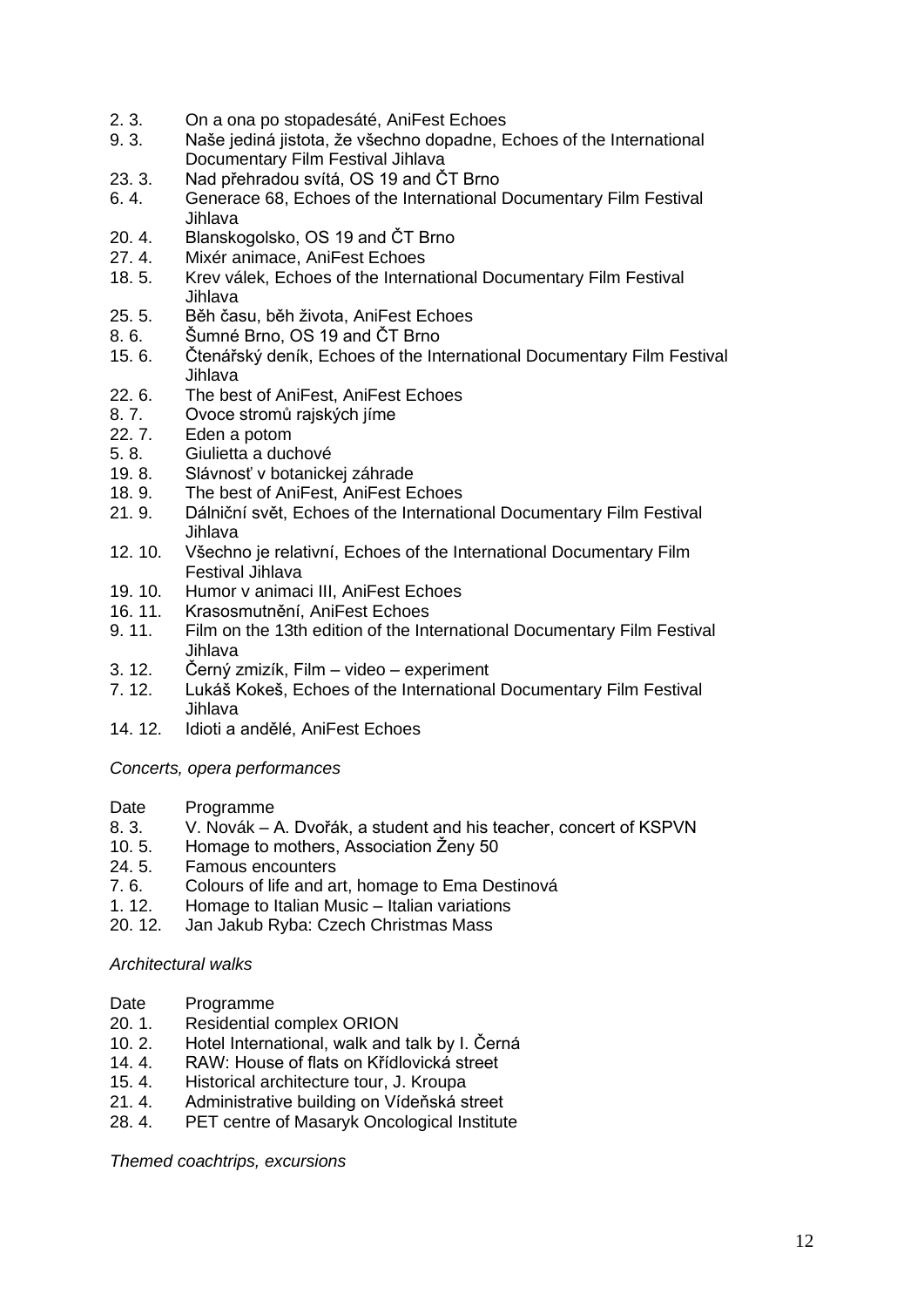- Date Programme
- 30. 5. Litomyšl
- 14. 6. Long-term exhibition opening in Brtnice
- 25. 10. Brtnice

*Art Workshops for adults, Through Creation to Knowledge and Inspiration, Art Workshop for Everybody, Between You and Us (for the disabled), Creativ 60+ (for seniors), Dialogues with Paintings (for teachers)*

- Date Programme
- 7. 1. Caleidoscope, Art Workshop
- 18. 1. Design of the 1960s, Through Creation to Knowledge and Inspiration
- 4. 2. Design, design, design! Art Workshop
- 10. 2. Brussels versus Hoffmann, Creativ 60+
- 4. 3. Beautiful beautiful books!, Art Workshop
- 5. 3. Petr Brandl, St. Jerome, Dialogues with Paintings
- Rendez-vous by Brandl. Through Creation to Knowledge and Inspiration
- 24. 3. Don't be scared of peculiarities, Creativ 60+
- 28. 3. Hands and touches, Between You and Us
- 1. 4. Who says Polaroid is dead?, Art Workshop
- 3. 4. Karel Malich, Dialogues with Paintings
- 19. 4. Beings to beings, Through Creation to Knowledge and Inspiration
- 21. 4. Thé beauty and pitfalls of painting, Creativ 60+
- 6. 5. The Artist The Collector, Art Workshop
- 7. 5. Dalibor Chatrný, Dialogues with Paintings
- 16. 5. A blast from Baroque, Between You and Us
- 26. 5. Transfer of Baroque drawing, Creativ 60+
- 31. 5. To be a Baroque master drawer, Through Creation to Knowledge and Inspiration
- 14. 6. Fast Food, Through Creation to Knowledge and Inspiration
- 7. 8. Staged photography, Through Creation to Knowledge and Inspiration
- 8. 8. Staged photography, Through Creation to Knowledge and Inspiration
- 13. 9. Determined space, Through Creation to Knowledge and Inspiration
- 15. 9. Who am I and what do I mean, Creativ 60+
- 18. 9. Jiří David, Dialogues with Paintings
- 19. 9. David's zone, Between You and Us
- 4. 10. Lottery ticket of the Lucky Bird, self-analysing workshop
- 6. 10. Stage, shoot and develop!, Art Workshop
- 22. 10. Alfons Mucha, Dialogues with Paintings
- 27. 10. L'Epoque de la femme, Creativ 60+
- 1. 11. Belle epoque, Through Creation to Knowledge and Inspiration
- 8. 11. Touched by a bird's wing. Kite or vulture?, self-analysing workshop
- 24. 11. What is the colour of the human soul, Creativ 60+
- 6. 12. Who am I and how do I look, self-analysing workshop
- 15. 12. In a foreign manner, Creativ 60+

*Discussions, artists meetings, literary sessions, theatre performances, combined events, events aiming at integration of the physically disabled, symposia, social events* 

- Date Programme
- 15. 1. The University of Defence unknown, open doors day
- 20. 1. Launch of the 64th Bulletin MG
- 10. 2. Discussion with architect Spurný
- 12. 2. Fashion show Fatamorgana
- 21. 3. Gavotte à l'Alsacienne, a part of the festival Bonjour Brno '09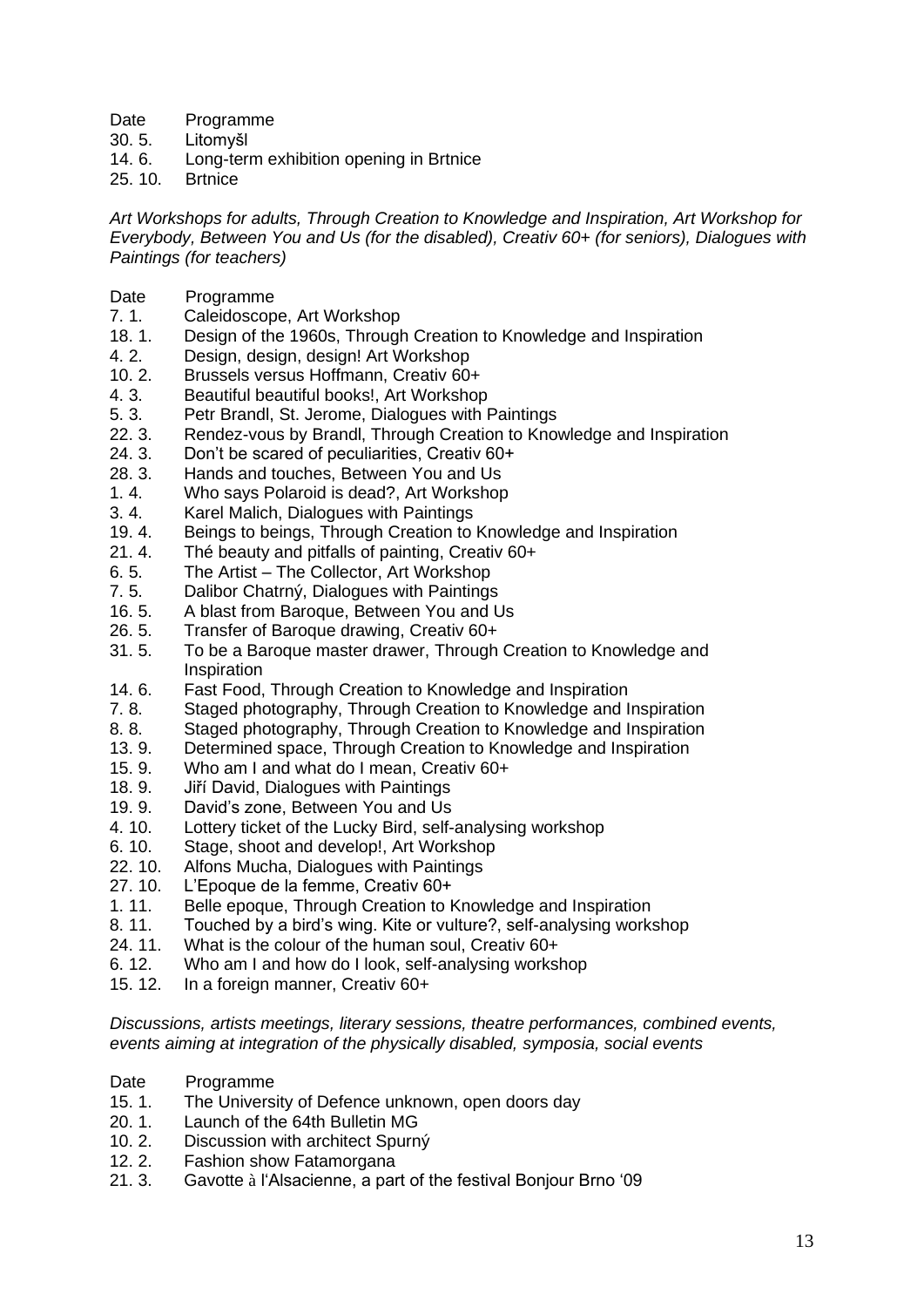- 2. 4. Busu and Shimizu, theatre Malé divadlo kjógenu
- 5. 4. Endymio, Baroque opera, Ensemble Damian
- 22. 4. Round table discussion, Beings from nowhere
- 23. 4. Kaki jamabushi and Kutchimane, theatre Malé divadlo kjógenu
- 28. 4. E. Gombrich conference
- 16. 5. Brno Museum Night
- 21. 5. Artscape, P. Morganová, V. Skrepl
- 4. 6. Antonio Maria Nicolao Beduzzi, symposium
- 10. 6. Meet Lenka Klodová
- 26. 6. Museum Night in Brtnice
- 18. 9. Gallery Night
- 11. 10. Baroque afternoon in the Gallery
- 16. 10. John and Sarah Mucha, gallery talk
- 20. 10. Top class extravagance, J. Šibor, Feminin exclusive
- 15. 12. Auction for ÚSP Kociánka

## *Openings*

- 22. 1. A. M. Beduzzi. A decorator from Bologna and the Austrian aristocracy
- 4. 2. Grzegorz Szwiertnia
- 4. 3. The group Plakát (Poster) 1962–1969
- 5. 3. Vladimír Skrepl: Like in a mirror
- 12. 3. A muse under heaven. Early Baroque Italian drawing from Czech and Moravian collections
- 19. 3. Stefanie Schneider. 29 Palms, CA
- 19. 3. Buildings and designs: Burian Křivinka Pelčák Rusín Wahla
- 26. 3. Beings from nowhere. Metamorphoses of academic principles in the painting of the first half of the 19th century
- 27. 5. Dominik Lang
- 28. 5. Collectors and patrons V. Eduard Sykora
- 4. 6. Golden age: Highlights of Dutch graphic design 1890–1990
- 14. 6. Josef Hoffmann: Inspirations
- 17. 6. Teodor Rotrekl
- 18. 6. With daring brushstrokes. Baroque oil sketches from Graz
- 25. 6. Jiří David: A preliminary retrospective
- 2. 7. Brno at the time of Baron Trenck
- 16. 7. Sweet fixations. Staged photography of the 1970s<br>10. 9. The crowning of the miraculous picture of the Virgi
- The crowning of the miraculous picture of the Virgin Mary of St. Thomas church
- 24. 9. The most beautiful Czech books of the year 2008
- 1. 10. Forms of the face deception and delusion
- 7. 10. Matěj Smetana: Instructions
- 15. 10. Alfons Mucha Czech master of the Belle Epoque
- 22. 10. Life among books. The centenary of the birth of Jindřich Svoboda
- 29. 10. From far and from near. Medieval imports in Moravian and Silesian collections
- 5. 11. On colour
- 3. 12. Ornaments of life inspiration, Kociánka
- 17. 12. Johann Baptist Straub. Preparatory works in Baroque sculpting

## Events for children and teenagers

*Guided tours of temporary and permanent exhibitions, gallery classes and animations*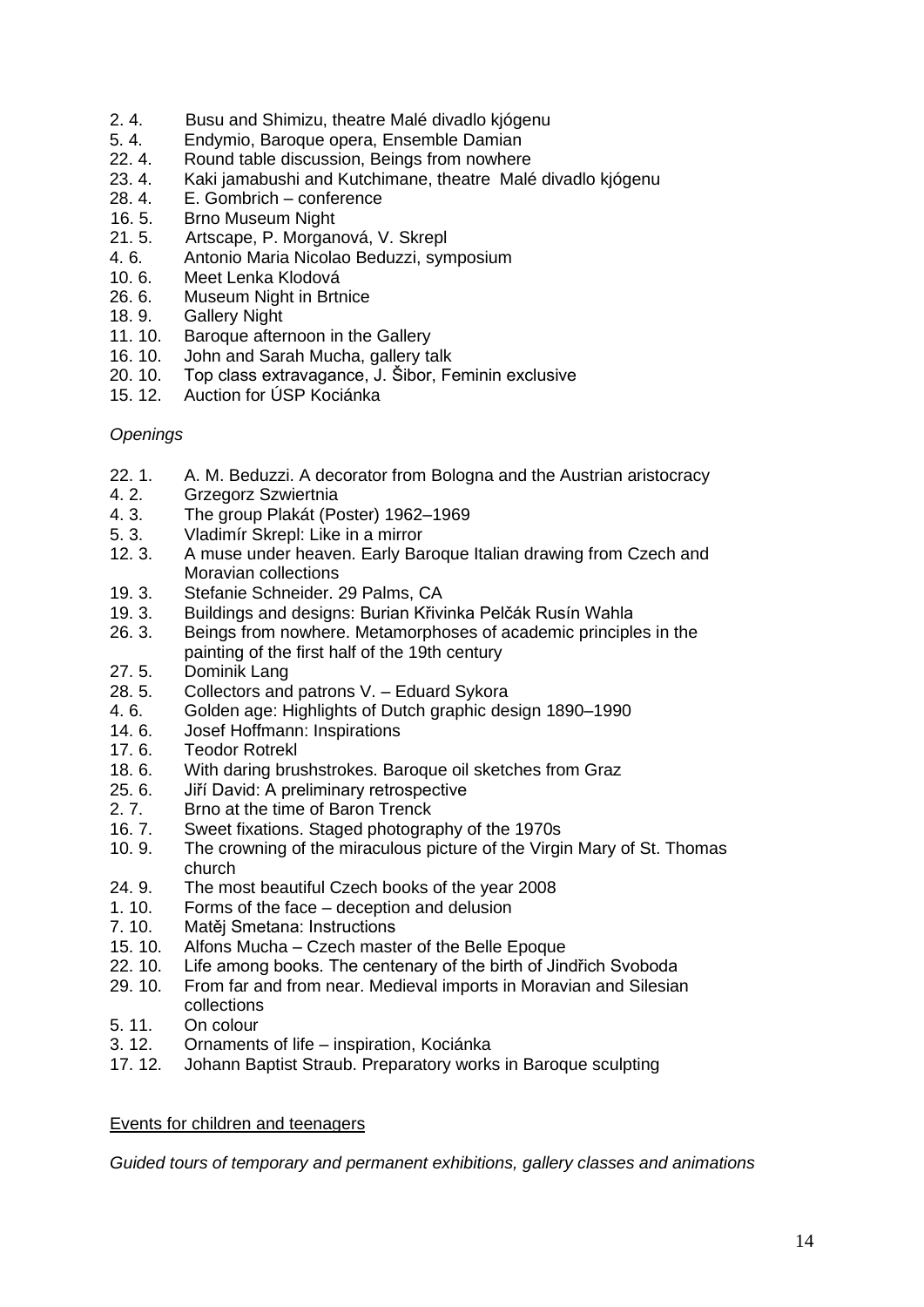| Programme                                        | Number of events                      |
|--------------------------------------------------|---------------------------------------|
| Be a bookworm readily                            | 2                                     |
| The language of colours                          | 23                                    |
| The faces of famous painters                     | 6                                     |
| History through the camera lens                  | 3                                     |
| Modern 20th century                              | 14                                    |
| The search for surrealism                        | 1                                     |
| A tree can be red or blue                        | 4                                     |
| Art is a (good) idea                             |                                       |
| Rebels among painters                            | $\begin{array}{c} 8 \\ 2 \end{array}$ |
| Visiting a sculptor                              | $\mathbf 1$                           |
| Regular and irregular                            | 1                                     |
| Strange friendship                               | 1                                     |
| Liking the wilds                                 | 1                                     |
| Body language in artworks                        | 1                                     |
| Six centuries of art                             | 13                                    |
| In the trenches                                  |                                       |
| The head of Medusa                               | $\begin{array}{c} 2 \\ 1 \end{array}$ |
| The story of Easter                              | 16                                    |
| Copying old masters                              | 9                                     |
| A key to the saints                              | 5                                     |
| P. P. Rubens                                     | 5                                     |
| How to become art historian                      | $\overline{\mathbf{4}}$               |
| In the spotlights                                | 16                                    |
| Shapes, curves, colours of the universe          | $\mathbf 2$                           |
| The Brussels dream                               | $\overline{7}$                        |
| Design laboratory                                | 5                                     |
| Stained glass windows of the medieval cathedral  | 4                                     |
| The way to design                                | $\mathbf 5$                           |
| Seven periods of style                           | 22                                    |
| How time is measured                             | 24                                    |
| How does the architect work                      | $\overline{7}$                        |
| Contemporary architecture, in Brno and elsewhere | 6                                     |
| Delicate, translucent, colourful                 | $\mathbf 1$                           |
| In the shade of modernism                        | 6                                     |
| How to make a portrait                           | 9                                     |
| Taste, kitsch and publicity                      | $\overline{7}$                        |
| From tapestry to crinoline                       | $\overline{\mathbf{c}}$               |
| <b>Enchanted light</b>                           | 1                                     |
| Antique stories and legends                      | 3                                     |
| <b>Inspiration with AniFest</b>                  | 1                                     |
| Signing                                          | 3                                     |
| A secret sealed with a treble clef               | $\overline{c}$                        |
| Dancing furniture                                | $\overline{c}$                        |
| Squared kingdom                                  | $\overline{\mathbf{4}}$               |
| The strength of timelessness                     | $\overline{\mathbf{4}}$               |
| Josef Hoffmann: Inspirations                     | 1                                     |
| A cup full of songs                              | 3                                     |
| Books are the most faithful friends              | 11                                    |
|                                                  | 11                                    |
| Get to know your face<br>Jiří David              |                                       |
|                                                  | 1<br>$\overline{2}$                   |
| The world of medieval people<br>Medieval travels | 1                                     |
| Lord Jesus is born                               | 13                                    |
|                                                  | 24                                    |
| Between light and darkness                       |                                       |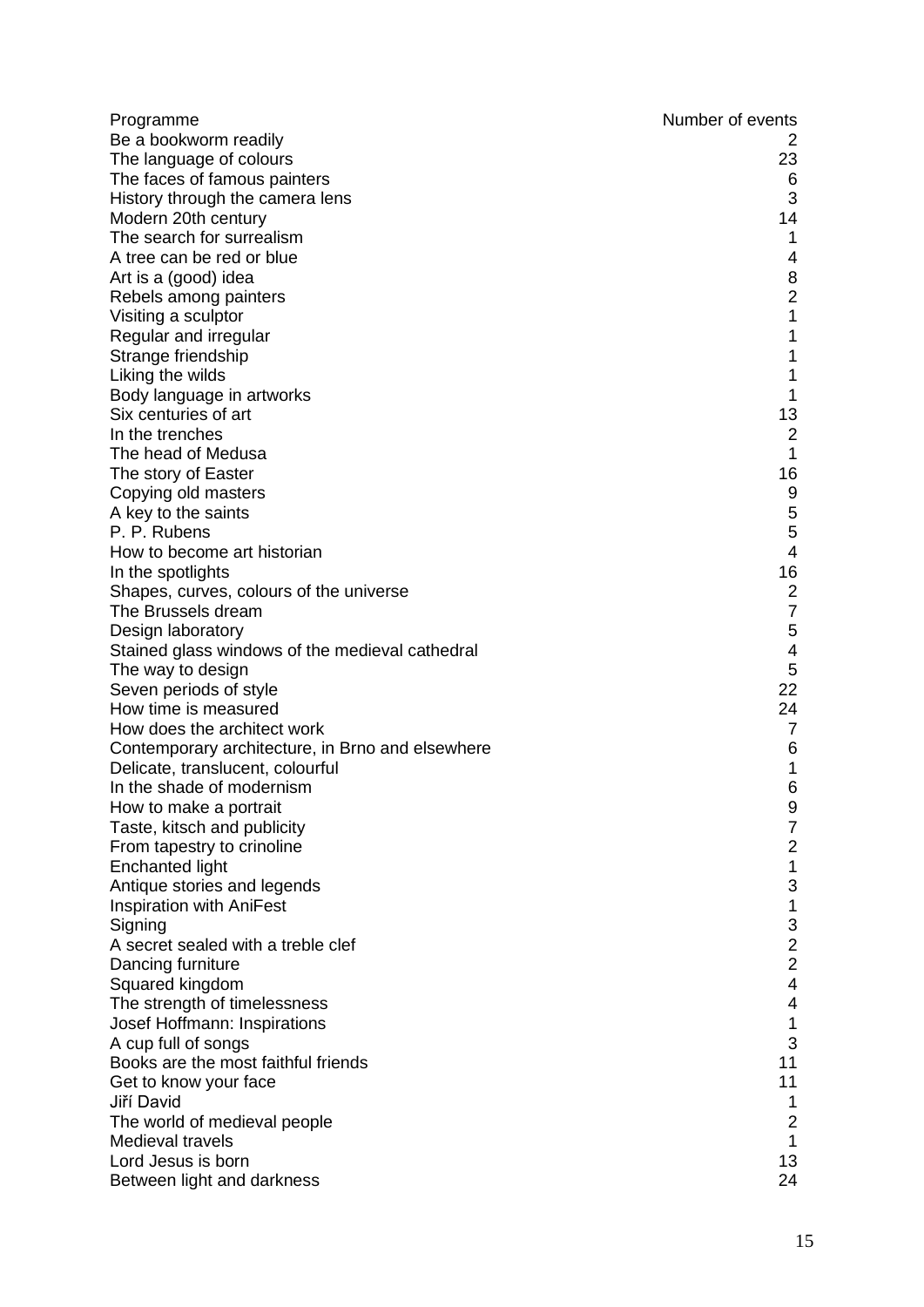| The moods of paintings                         | 12             |
|------------------------------------------------|----------------|
| Alfons Mucha                                   | 24             |
| Women in the work of Alfons Mucha              | 38             |
| A poster for Sarah                             | 12             |
| The way to a modern statue                     | $\overline{2}$ |
| Transformations of housing                     |                |
| For the first time in a museum of applied arts | 3              |
| For the first time in an art museum            | 6              |
| Behind the walls of a Baroque chateau          | 4              |
| Geometry of shapes                             |                |
| <b>Heroes</b>                                  | 9              |
| The magic of the unexpected                    | 8              |
| This is the Baroque                            | 9              |
| The painting as a puzzle                       | 7              |
| Prometheus' fire                               | 2              |

#### *Children's Studio*

Programme We are the three Magi; Done! Painted! Little animals; Done! Painted! From one fairy tale to another; Done! Painted! Travelling guided by the stars; Done! Painted! Painting after Diviš Cups big and small; Done! Painted! Twirl of masks; Done! Painted! Beauty spun from threads; Done! Painted! Inspiration with AniFest About the magic carpet; Done! Painted! White winter; Done! Painted! Playing with colours; Done! Painted! Little smooth fur; Done! Painted! Shapes, curves and colours of the universe Chests big and small; Done! Painted! Magic boxes; Done! Painted! Place for a flower; Done! Painted! About a magical sphere; Done! Painted! What is up? Done! Painted! The first colours; Done! Painted! Clothing makes the man; Done! Painted! Delicate, translucent, colourful Beautiful unknown; Done! Painted! Spring begins; Done! Painted! Colourful encounter; Done! Painted! SOS – Saturday on Skrepl Spring festival in the Gallery; Done! Painted! "Hody, hody, doprovody"; Done! Painted! Easter; Done! Painted! Feathers made of china; Done! Painted! The Easter story Flowers and art; Done! Painted! The story of portrait Goblets, glasses and beakers; Done! Painted! Flowers; Done! Painted! Enchanted light; Done! Painted!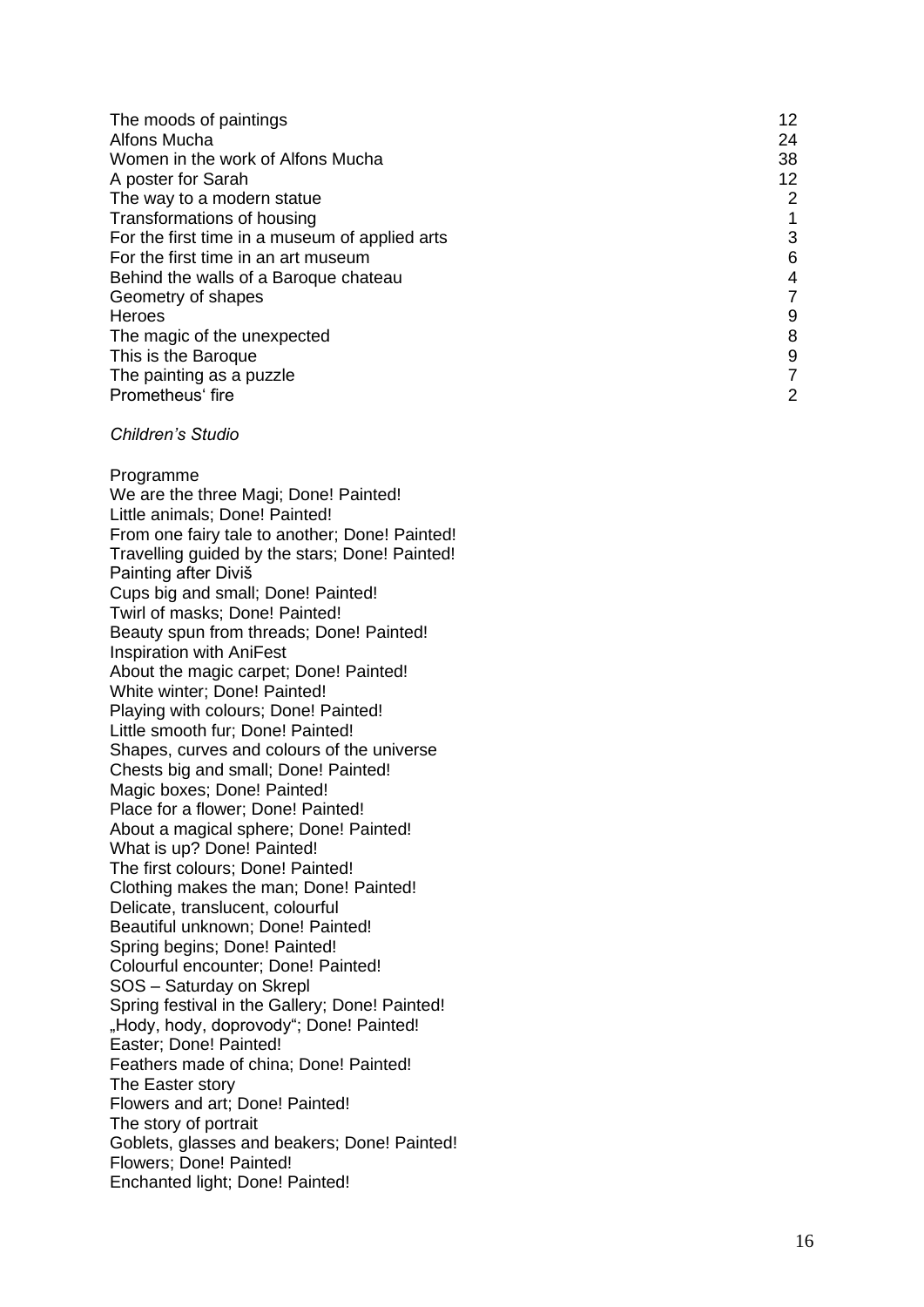Landscape under a spell; Done! Painted! Who is living where; Done! Painted! Frames big and small; Done! Painted! The face on the painting; Done! Painted! Done! Painted! Playing; Done! Painted! About magic water; Done! Painted! Like a cat and a mouse, or strange friendship; Done! Painted! he little figure from the poster; Done! Painted! Hands and colour magic; Done! Painted! With daring colours Rounds and squares; Done! Painted! The secret of the golden chest; Done! Painted! Colourful fairy tale; Done! Painted! Photostories Lost beads; Done! Painted! Where irises and camellias grow; Done! Painted! Spirals and curves of an ornament; Done! Painted! Duvet country; Done! Painted! Plates and art; Done! Painted! St. Nicolas' staff; Done! Painted! Le Style Mucha About the lady from the poster; Done! Painted! Lord Jesus is born Angels in the skies are singing; Done! Painted! Christmas bazaar

#### *Summer art workshops*

| Date           | Programme                                                 |
|----------------|-----------------------------------------------------------|
| $22.6 - 26.6$  | Looking for modern forms, workshop, Brtnice, J. Petřeková |
| $29.6 - 3.7$ . | The heart on the castle; Done! Painted!, S. Šeborová      |
|                | 20. 7.–24. 7. Ornament and space, Brtnice, E. Hamerníková |
| $17.8 - 21.8$  | Baroque, the eyes' delight, A. Stuchlíková                |
|                | 24. 8.–28. 8. In the traces of angels, E. Strouhalová     |

## Attendance of the cultural and educational events

| Programmes for adults   | 47,305 visitors |
|-------------------------|-----------------|
| Programmes for children | 10,890 visitors |
| Total                   | 59,195 visitors |

## PUBLIC SERVICES

#### [www.moravska-galerie.cz](http://www.moravska-galerie.cz/)

| Average number of visits/month | 23,103  |
|--------------------------------|---------|
| Number of visits/year          | 277 241 |

## **Microgallery**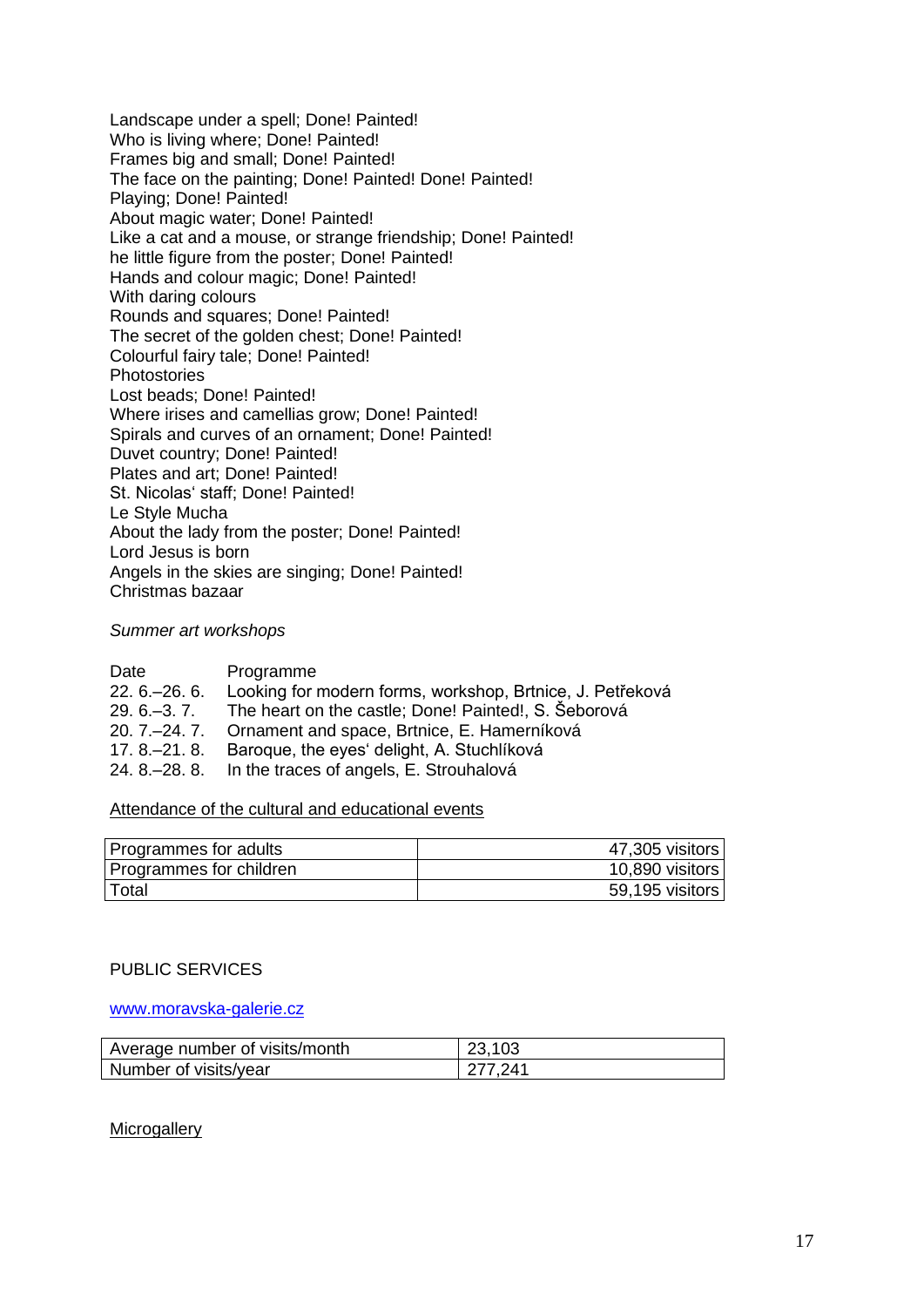Multimedia guide through the MG permanent exhibitions, providing information on the MG, its exhibitions and the most interesting collection items. The virtual visit is available on two stationary user terminals on the ground floor of the Museum of Applied Arts. In 2009 the system was gradually complemented with new picture and text data in both Czech and English, including the internet version – iGalerie.

## MG library

## *Range of the book assets*

| Number of library items as of 31 December 2009 | 131,376 |
|------------------------------------------------|---------|
| New items in 2009                              | ,580    |
| of which purchased                             | 229     |
| donated                                        | ,006    |
| exchanged                                      | 345     |

#### *Reader services*

| Number of registered readers                           | 270    |
|--------------------------------------------------------|--------|
| Number of readers' visits                              | 4,406  |
| Number of current and returned loans                   | 22,193 |
| of which within inter-library loan service             | 87     |
| Specialist bibliography and factographic consultations | 2,661  |
| Xerox copies made for readers                          | 6,345  |
| Scans for readers                                      | 141    |
| Search in specialist literature                        | 15     |
| Number of virtual visits to the on-line catalogue      | 19.315 |

#### *Book assets in process*

| Name and subject cataloguing                                        | 1,648 entries |
|---------------------------------------------------------------------|---------------|
| Retro-catalogued items                                              | 7,138 entries |
| Analytical description of articles in Czech and foreign periodicals | 180 titles    |
|                                                                     | 393 records   |

## *Book exchanges*

| Publications sent from the MG to partner | 388 titles | at 157,981 CZK |
|------------------------------------------|------------|----------------|
| institutions                             |            |                |
| of which abroad                          | 263 titles | at 119,214 CZK |
| within the CR                            | 125 titles | at 38,767 CZK  |
| The MG library received                  | 446 titles | at 149,685 CZK |
| of which from abroad                     | 250 titles | at 110,830 CZK |
| from the CR                              | 196 titles | at 38,855 CZK  |

## MG Archive

| Archive holdings and collections                       | 27 | 182.52 m in length                |
|--------------------------------------------------------|----|-----------------------------------|
| Of which: archived sets under direct<br>administration | 22 | 177.91 m in length                |
| archived sets under supervision (reports)              | 5  | 4.61 m in length                  |
| selection of archived material for                     |    | assessed 73.08 m of documents, of |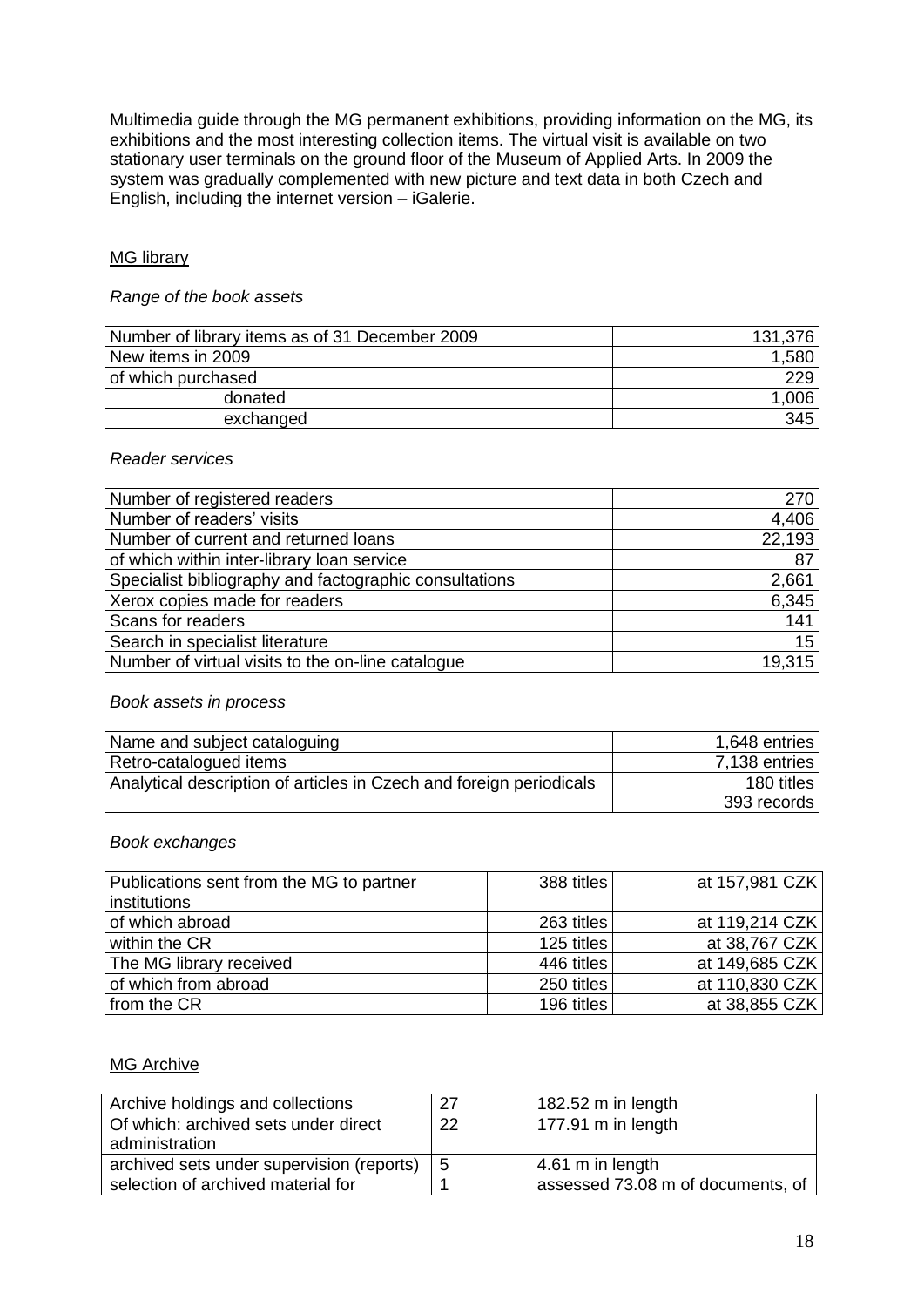| discarding                       |    | which 2.58 m discarded |
|----------------------------------|----|------------------------|
| outside the discarding procedure |    |                        |
| additions                        |    | 70.75 m in length      |
| loss by internal discarding      |    | O                      |
| researcher visits                | 21 |                        |
| loans                            | 16 |                        |
| Inquiries and research requests  | 62 |                        |
| copies                           | 32 |                        |
| scans                            | 65 |                        |

### Export of artworks

In accordance with law 71/94 Sb., 17 permits for the export of artwork abroad were granted.

#### The photographic studio

| Number of photographic pictures made          | 12,600                           |
|-----------------------------------------------|----------------------------------|
| Large-scale reproductions of artworks         | 1,690                            |
| Complete documentation of exhibitions         | 37                               |
| Reportage documentation of MG events          | 42                               |
| Photographs                                   | 1,000                            |
| <b>Scans</b>                                  | 7,300                            |
| Number of agreements on the provision of      | 86                               |
| photographic material and reproduction rights | (in the value of 133,047 CZK and |
|                                               | $2,688$ EUR)                     |

## THE MG AS THE PROVIDER OF STANDARDIZED PUBLIC SERVICES

Pursuant to Acts 122/2000 Coll. and 483/2004 Coll. the Moravian Gallery has become a provider of standardized public services and, based on the above legislative norms, provides the public with the following:

a) Temporal accessibility standard

Opening hours Wednesday – Sunday 10 am – 6 pm, Thursday until 7 pm

Contact with the public: notice boards, www pages, printed programmes, daily press, press conferences, printed posters and invitation cards

b) Economic accessibility standard

Entrance fee concessions scheme – free of charge for children up to 6 years, school group leaders, press and public media staff, secondary school and university students of art, disabled persons including helpers, members of professional and amateur art associations, members of partner institutions, etc. Each first Friday in the month free entry to permanent exhibitions, occasionally free entry to temporary exhibitions.

c) Physical accessibility standard

Special programmes for persons with impaired movement and orientation. The buildings of the Pražák Palace and the Museum of Applied Arts completely accessible to the disabled, only the ground floor accessible in the Governor's Palace; personal assistance available if required.

MG PARTNERS

Main partner: UniCredit Bank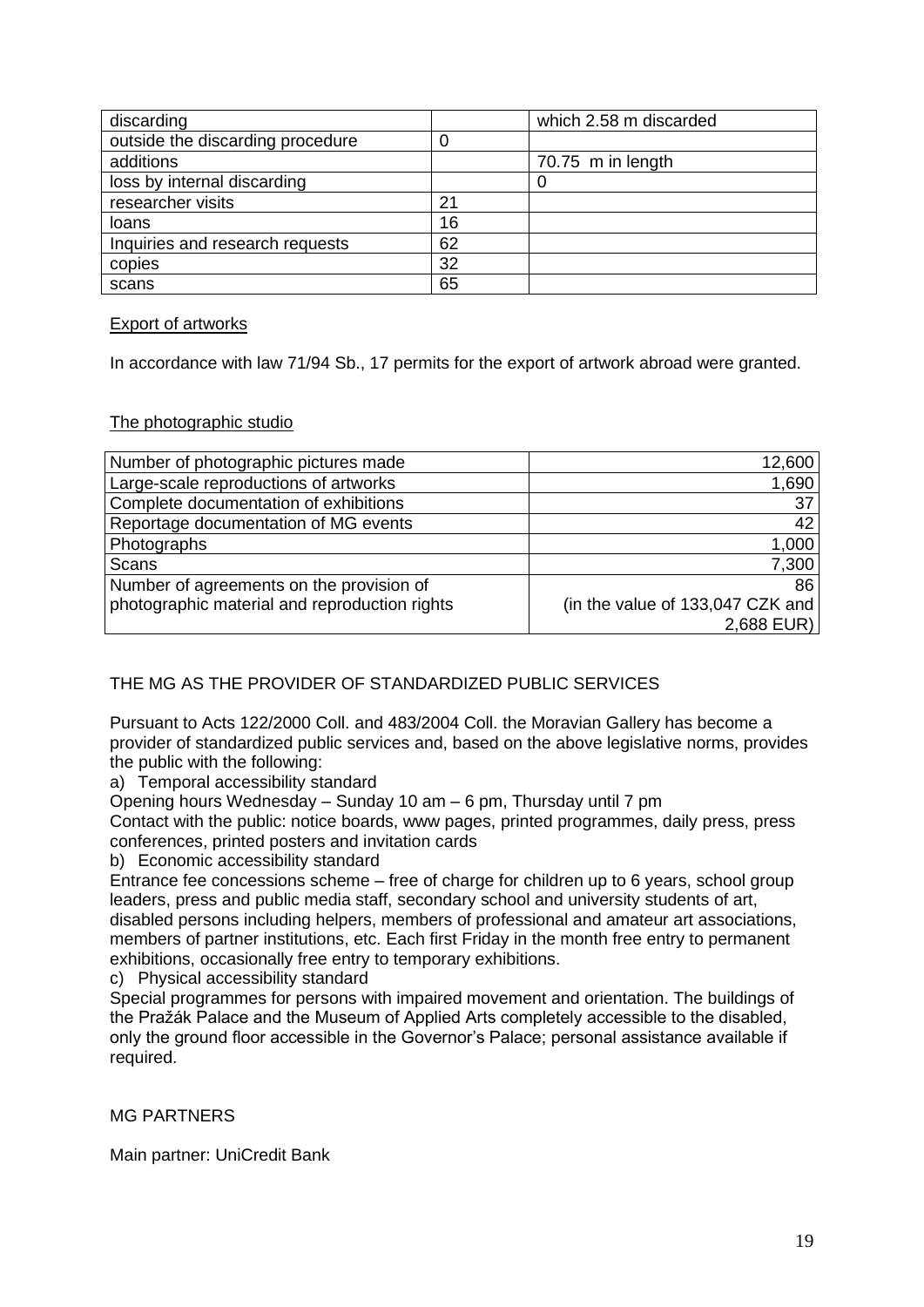Partneři: Arctic paper, Dominik Art Projects, Dopravní podnik města Brna, FedEx, Graphic Design Museum, Hotel Best Western Premier International Brno, Illy, IMOS, Southern Moravia Region, MM cité, Nethworks, Austrian Culture Forum, Siemens, Royal Embassy of the Netherlands, statutory city of Brno, Wiesner Hager, Zentiva.

Media partners: 2+3D, A2, AniFest, Archiweb, Art&Antiques, BKC, České dráhy, Český rozhlas 3 – Vltava, Český rozhlas Brno, Czechdesign.cz, Dějiny a současnost, DigiFoto, Era21, Font, Foto Video, Galerie Vaňkovka, Hitrádio Magic, Hospodářské noviny, Hype, Kult, Metropolis, MF Dnes, Moravská televize, News Outdoor, Newton media, Rádio Krokodýl, Rádio Petrov, Rádio Proglas, Railreklam, Sanquis, Student agency, Typo, Yotiva, Živá historie.

SCHOLARLY AND RESEARCH ACTIVITIES

The origin and formation of the Moravian Gallery collection (Research and development grant, identification code MKO0009487102) Institutional research scheme of the Moravian Gallery in Brno, duration 2005–2011, implemented by: MG curators, coordination S. Kusá

Architecture and Interior Design in Central Europe in the Early 20th Century. Josef Hoffmann and Dušan Jurkovič

(Grant from the EU programme Culture 2007), duration 2008–2010, implemented by Mgr. Martina Straková, partners: MAK Vienna, SNG Bratislava, ICOM-ICDAD, coordination K. Tlachová

Dušan Samo Jurkovič Centre in Brno

(Grant from Norway provided through the EEA/Norwegian Financial Mechanism, 3rd call, 2009), duration 2009–2010, implemented by Mgr. Martina Straková, coordination J. Press

## **Symposia, seminars, conferences**

Round table discussion, Beings from nowhere Museum of Applied Arts, 22. 4. 2009, 45 participants

Ernst H. Gombrich – conference on the centenary of his birth Museum of Applied Arts, 28. 4. 2009, 100 participants

Antonio Maria Nicolao Beduzzi, international symposium Governor's Palace, 4. 6. 2009, 60 participants

MG PUBLISHING ACTIVITIES

## **65th Bulletin of the Moravian Gallery in Brno**

Editor Alena Krkošková, ISBN 978-80-7027-207-7, ISSN ?????, 191 pp., in Czech with English summary.

*Exhibition catalogues and accompanying publications published and co-published by the MG in 2009:*

## **A Muse under Heaven. Early Baroque Italian Drawing from Czech and Moravian Collections**

(ISBN 978-80-7027-193-3) Languages: Czech, English.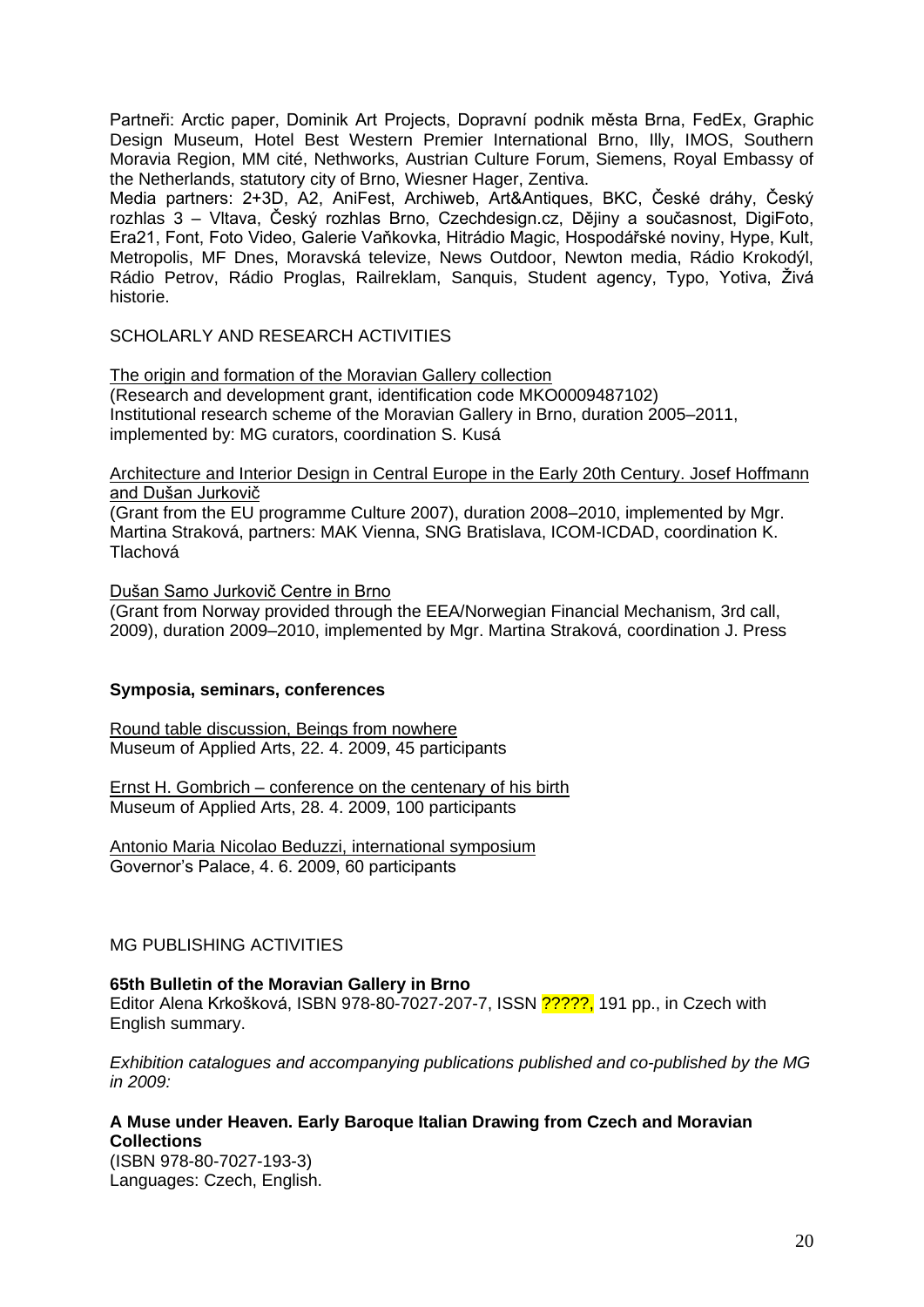Text: Zdeněk Kazlepka, Martin Zlatohlávek, 289 pp. Graphic design: Filip Skalák

### **Jiří David: A Preliminary Retrospective**

(ISBN 978-80-7027-194-0) Languages: Czech, English. Text: Marek Pokorný (ed.), 288 pp. Graphic design: Radim Peško

## **Vladimír Skrepl: Like in a Mirror**

(ISBN 978-80-7027-195-7) Languages: Czech, English. Text: Marek Pokorný, 118 pp. Graphic design: Adam Macháček

## **Alfons Mucha – Czech Master of the Belle Epoque**

(ISBN 978-80-7027-196-4 – Czech and English, ISBN 978-80-7027-197-1 37 – Hungarian and English) Languages: Czech, Hungarian and English. Texts: Marta Sylvestrová (ed.), Petr Štembera, 240 pp.

## **Grzegorz Sztwiertnia**

(ISBN 978-80-7027-198-8) Languages: Czech, English. Text: Marek Pokorný, 32 pp. Graphic design: Radim Peško

#### **Dominik Lang: Space for the Spectator**

(ISBN 978-80-7027-199-5) Languages: Czech, English. Text: Yvona Ferencová. 47 pp. Graphic design: Radim Peško

#### **Josef Hoffmann: Autobiography**

(ISBN 978-80-7027-201-5 – Czech and German, ISBN 978-3-7757-2473-9 – English and German) Languages: Czech, German and English. Texts: Rainald Franz, Josef Hoffmann, Peter Noever, Marek Pokorný, Martina Straková. 139 pp. Graphic design: Štěpán Malovec

## **Sweet Fixations. Staged Photography of the 1970s**

(ISBN 978-80-7027-189-6) Languages: Czech, English. Text: Jiří Pátek, 113 pp. Graphic design: Adam Macháček

## **O Colour. The Czech Colourist Art from Slavíček till Now**

(ISBN 978-80-7027-204-6) Languages: Czech, English. Text: Dušan Brozman (ed.), 87 pp. Graphic design: Helena Šantavá

#### **Matěj Smetana. Návody – Instructions**

(ISBN 978-80-7027-205-3)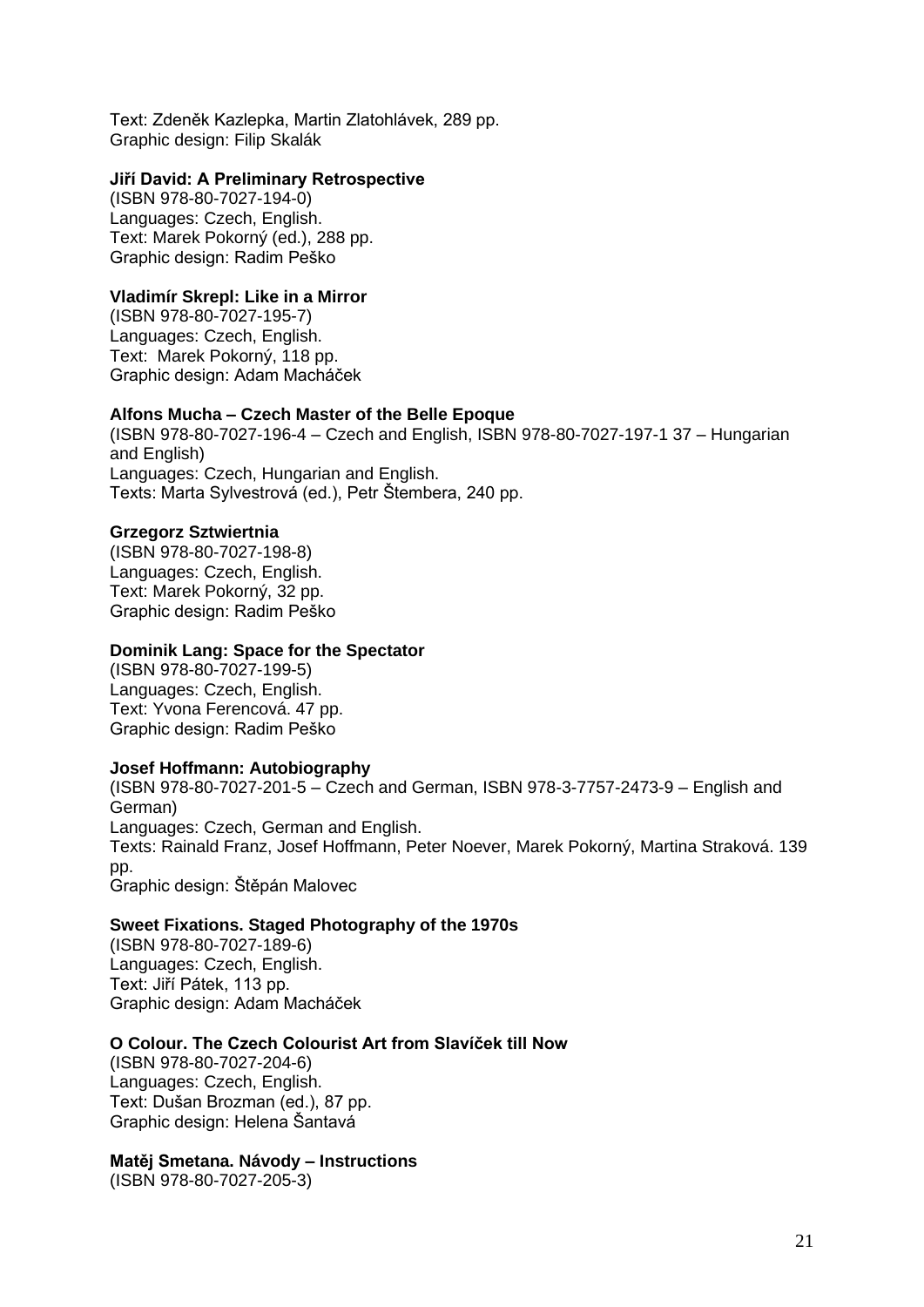Languages: Czech, English. Text: Petr Ingerle, 31 pp. Graphic design: Radim Peško

## **From Far and from Near. Medieval Imports in Moravain ans Silesian Collections**

(ISBN 978-80-7027-206-0) Languages: Czech, English. Editor: Kaliopi Chamonikola Texts: Tomáš Berger, Ondřej Jakubec, Kaliopi Chamonikola, Jan Klípa, Martina Straková, Hana Vorlová, 304 pp. Graphic design: Rostislav Vaněk

**Quarterly programme brochure of the MG:** Volumes Spring 2009, Summer 2009, Autumn 2009, Winter 2009/2010 were published. Editor A. Krkošková; languages: Czech, English; graphic design Side2, XX pp., printrun XX copies.

PUBLISHING ACTIVITIES BY MG CURATORS (books, studies, catalogue texts, articles in the specialist press)

PhDr. Antonín DUFEK, Ph.D.

Fotografie mezi dokumentem a snem, in: Antonín Dufek – Marie Michaela Šechtlová (ed.), Marie Šechtlová fotografie – photography 1960–1970,Tábor 2009, p. 18–36.

Štreitův druhý výběr / Štreit's Second Selection, in: Antonín Dufek – Ludvík Vaculík, Jindřich Štreit, (AB)NORMALIZACE / (FAKE)NORMALISATION, exhibition catalogue, Muzeum Kroměřížska v Kroměříži, Kroměříž 2009, p. 3–13.

Sudkovo Mionší, in: Antonín Dufek – Petr Helbich – Tomáš Vrška, Josef Sudek Prales Mionší. Torst, Praha 2009, non-pag.

Sudek's Mionší, in: Antonín Dufek – Petr Helbich – Tomáš Vrška, Josef Sudek Mionší Forest. Torst, Praha 2009, non-pag.

Mgr. Yvona FERENCOVÁ, Ph.D.

Apozice obrazu, Pavel Křepela Publisher, Brno 2009.

Dominik Lang. Místo pro diváka – Space for the Spectator, exhibition catalogue, Moravská galerie v Brně, Brno 2009.

Image(s) Saved, in: 65th Bulletin of the Moravian Gallery in Brno, Brno 2009, p. 42–49. Co považujete za svůj nejúspěšnější počin při formování sbírky volného umění 20. století?, in 65th Bulletin of the Moravian Gallery in Brno, Brno 2009, p. 40–41.

Pavla Sceranková. Galerie mladých, in: FlashArt C&S Edition, March–May 2009, p. 65. Výměna rukopisu K.T. > L.T. Galerie Kabinet T, in: FlashArt C&S Edition, October– December 2009, p. 11.

Člověk je přítomen, in: Umění a řemesla, 1/09, p. 28–29, 40.

Změna rozlišení, in: Umění a řemesla, 2/09, p. 5–10, 37–39.

Ak. mal. Igor FOGAŠ

Andělé bez oltáře. Dramatické osudy tří soch Ondřeje Schweigla, in: Jana Svobodová (ed.), Baroko, Příběhy barokního Brna, Muzeum města Brna, Brno 2009 p. 188–199.

Mgr. Petr INGERLE

A Kép Határai. Megjegyzések a kortárs cseh művészethez, [Hranice obrazu. Poznámky k současné umělecké scéně v Čechách], Atelier, művészeti folyóirat XII, no. 1/ 2009, p. 2– 14.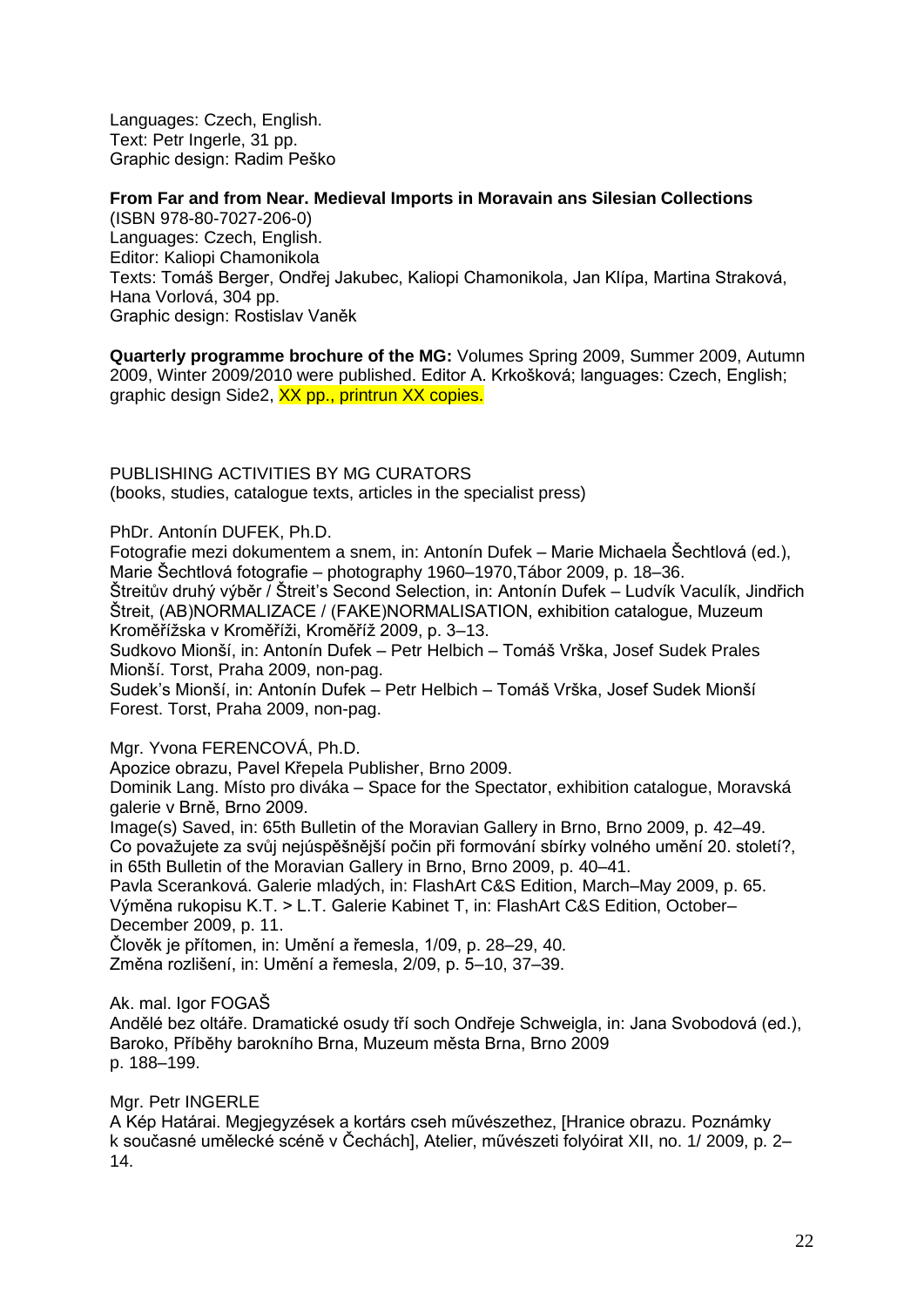Návody na objekty, které jsem nechtěl realizovat, in: Matěj Smetana: Návody/ Instructions, exhibition catalogue, Moravská galerie v Brně 2009, 3 p.

Dokumenty k historii sbírky umění XX. století I. (60. léta 20. století), 65th Bulletin of the Moravian Gallery in Brno, 2009, p. 8–23.

## Mgr. Simona JURAČKOVÁ

Grafika by neměla architekturu jen dekorovat. Rozhovor Simony Juračkové s Tomášem Machkem, ERA 21 no. 5/2009, p. 51–55.

Telling the Story of the Art. Art museum as a starting block for a trip, ICOM MPR Report from Conference in Moscow and Yasnaya Polyana, Russia, Oslo 2010. [online] Access: <http://www.museumsnett.no/icommpr/html-files/paper-list.htm>

## PhDr. Hana KARKANOVÁ

Počátky sbírky moderní knižní vazby v Moravské galerii v Brně, in: 65th Bulletin of the Moravian Gallery in Brno, Brno 2009, p. 156–163. Před sto lety se narodil Jindřich Svoboda, Umění a řemesla 4, 2009, p. 5–9.

## Mgr. ing. Zdeněk KAZLEPKA, Ph.D.

Zdeněk Kazlepka – Martin Zlatohlávek, Múza pod nebesy. Italská raně barokní kresba / A Muse Under Heaven. Early Baroque Italian Drawing from Bohemian and Moravian Collections, exhibition catalogue, Moravská galerie v Brně, Brno 2009, introduction, cat. nos. 1–15, 51–69, 74, 87, 88, 91, 93, 105, 107–114.

Cesty k úžasu. Italské raně barokní kresby v Moravské galerii, Art&antiques, 4, April 2009, p.  $10 - 17$ 

Gallerie Collalto. Několik skic jedné "kunstkomory" období biedermeieru, in: Jiří Kroupa, Michaela Šeferisová–Loudová, Lubomír Konečný (eds.), Orbis artium. K jubileu Lubomíra Slavíčka, Masarykova universita Brno 2009, p. 687–698.

Martyrium sv. Vavřince od Giuseppa Porty zv. Il Salviati v Olomouci a Vídni, in: Alena Volrábová (ed.), Sborník příspěvků z odborného kolokvia ku příležitosti otevření kabinetu kresby a grafiky ve Schwarzenberském paláci, které pořádala sbírka grafiky a kresby Národní galerie v Praze (2008), in print.

## PhDr. Alena KRKOŠKOVÁ

K 64. Bulletinu Moravské galerie v Brně, in: Ateliér no. 6, 19 March 2009, p. 13 Kresba Marie Filippovové, Prostor Zlín 2009, no. 4, vol. XVI., KGVU Zlín, p. 16–19. Editorial, in: 65th Bulletin of the Moravian Gallery in Brno, Brno 2009, p. 5.

Odpověď na anketní otázku: Co považujete za svůj neúspěšnější počin při formování sbírky volného umění 20. století v MG, 65th Bulletin of the Moravian Gallery in Brno, Brno 2009, p. 38–39.

Mgr. Alexandra KUSÁ, Ph.D.

Alexandra Kusá – Lucia Gavulová (eds.), Aukcia slovenského súčasného umenia 2009, NCSU, Bratislava 2009.

Trh s umením a Slovensko, situácia po roku 1989, in Múzeum, 55, 2009, no. 4, p. 8–13. Realita slovenského trhu so súčasným umením, in: Flash Art 2009/ October–December, p. 38–40.

Slovenské umenie v českom kontexte – náčrt situácie po roku 1993, in: 65th Bulletin of the Moravian Gallery in Brno, Brno 2009, p. 58–69.

Postsynchrón s M.D., in: Art&Antiques 2009, no. 9, p. 36–42.

Výstava Slovenský obraz ako anti-obraz v Prahe, in: Pamiatky & múzeá, Revue pre kultúrne dedičstvo, 58, 2009, no. 3, s. 43–45.

Podiel inštitúcií na formovaní umenia socialisticého realizmu v 50. rokoch 20. storočia, in: Ročenka Slovenskej národnej galérie v Bratislave 2007/2008*,* SNG, Bratislava 2009.

Antológia z dokumentov Slovenskej národnej galérie, in: Ročenka Slovenskej národnej galérie v Bratislave 2007/2008*,* SNG, Bratislava 2009.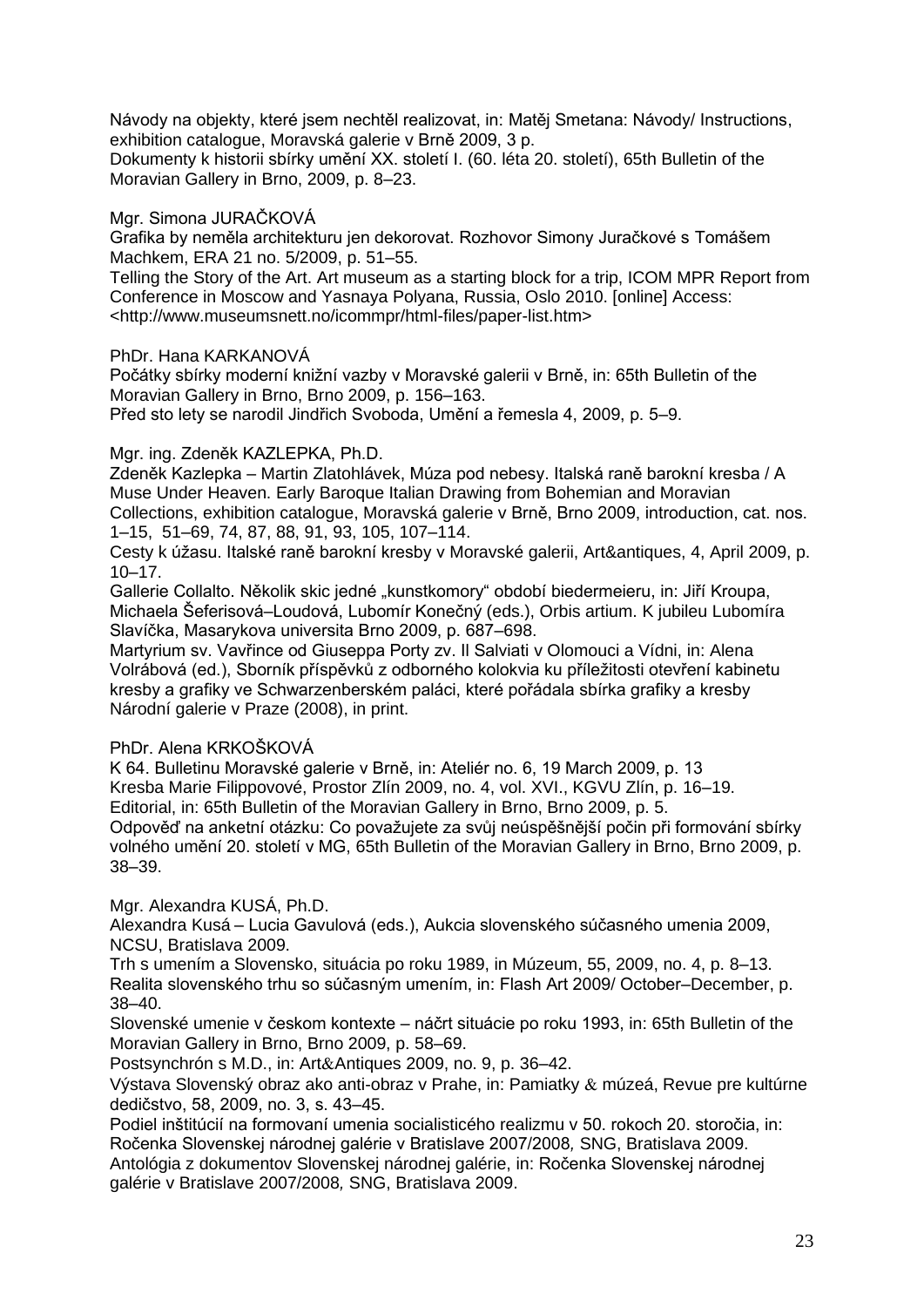Alexandra Kusá – Zuzana Ludiková – Katarína Bajcurová – Ludka Kratochvílová (eds.), 60 rokov otvorené, in: Ročenka Slovenskej národnej galérie v Bratislave 2007/2008*,* SNG, Bratislava 2009.

Ľudovít Fulla v Ružomberku, in: Ľudovít Fulla, exhibition catalogue, SNG, Bratislava 2009. Alexandra Kusá (ed.), Maľba 2009, VÚB, Bratislava 2009.

#### PhDr. Judita MATĚJOVÁ

Poznámka k viktoriánské nakladatelské vazbě ze sbírek Moravské galerie v Brně, in: 65th Bulletin of the Moravian Gallery in Brno, Brno 2009, p. 150–155.

#### Mgr. Jiří PÁTEK

Příjemné závislosti. Inscenovaná fotografie 70. let / Sweet Fixations. Staged Photography of the 1970s, exhibition catalogue, Moravská galerie v Brně, Brno 2009.

#### Marek POKORNÝ

Marek Pokorný (ed.), Jiří David. Předběžná retrospektiva / A Preliminary Retrospective, exhibition catalogue, Moravská galerie v Brně, Brno 2009.

Vladimír Skrepl: Jako v zrcadle /Like in a Mirror, exhibition catalogue, Moravská galerie v Brně, Brno 2009.

Grzegorz Sztwiertnia, exhibition catalogue, Moravská galerie v Brně, Brno 2009. Marek Pokorný – Peter Noever (eds.), Josef Hoffmann: Autobiografie / Autobiography, Moravská galerie v Brně – MAK Wien 2009.

#### Mgr. Martina STRAKOVÁ

Rainald Franz – Martina Straková, Josef Hoffmann, Autobiografie / Autobiography, in Peter Noever – Marek Pokorný (eds.), Josef Hoffmann. Autobiografie / Autobiography, Moravská galerie v Brně – MAK Wien 2009.

Historie děl pozdně gotické sochařské a malířské tvorby z darů Jana II. z Liechtensteina dochovaných na území České republiky, in Kaliopi Chamonikola et al., Zdaleka i zblízka. Středověké importy v moravských a slezských sbírkách /From Far and from Near. Medieval Imports in Moravian and Silesian Collections, exhibition catalogue, Moravská galerie v Brně, Brno 2009.

Dagmar Černoušková – Zoja Matulíková – Martina Straková – Robert Václavík – Petr Všetečka, Vila Dušana Jurkoviče v Brně – Žabovřeskách ve světle komplexního průzkumu, in: Průzkumy památek XVI, 2009, 1, p. 73–106.

#### PhDr. Marta SYLVESTROVÁ

Marta Sylvestrová – Petr Štembera, Alfons Mucha – Český mistr Belle Epoque / Czech Master of the Belle Epoque, exhibition catalogue, Moravská galerie v Brně, Szépművészeti Múzeum, Budapest, Brno 2009.

Teodor Rotrekl – Grafický design, science fiction a fantasy, exhibition catalogue, Brno 2009.

## Mgr. Petr TOMÁŠEK

Sběratel, umělecký historik a šlechtic Christian ze Salm-Reifferscheidtu, in Jiří Kroupa – Michaela Šeferisová–Loudová – Lubomír Konečný (eds.), Orbis artium: K jubileu Lubomíra Slavíčka, Brno 2009, p. 739–753.

Christine Rabensteiner – Petr Tomášek, Smělými tahy. Barokní olejové skici z Grazu, Brno 2009.

#### Mgr. Markéta VEJROSTOVÁ

Kapitoly z dějin moravského sklářství: Reichové, in: Keramika a sklo, 1, 2009, p. 26–27. Sklářství na Horácku (review), Vlastivědný věstník moravský, 1, 62, 2010.

Mgr. Petra TRNKOVÁ, Ph.D.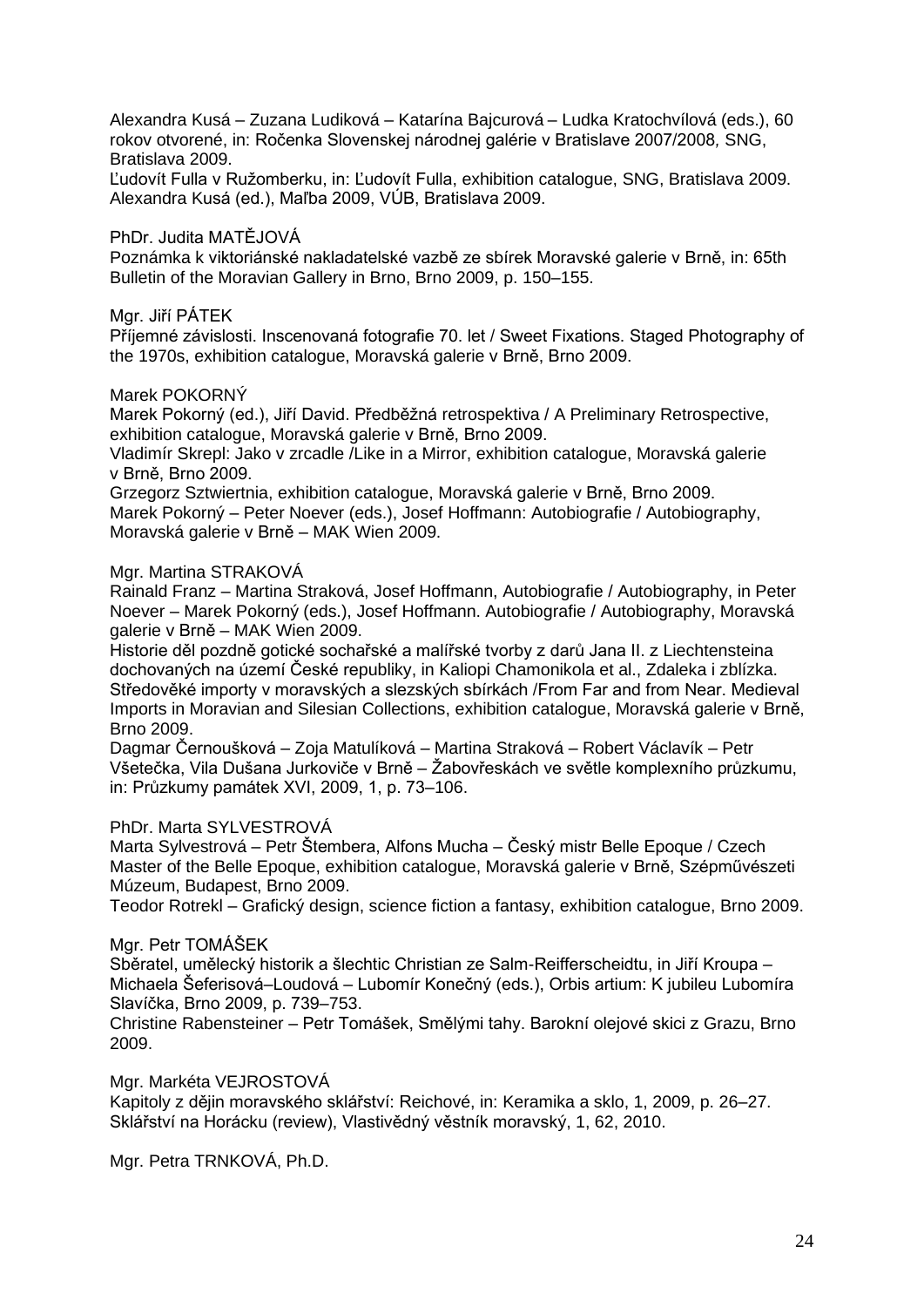Třetí tvář AF, review Anna Fárová: Dvě tváře. Torst, Praha 2009, in: Art&Antiques 2009, 12, p. 58–59.

Jo Ann Callis: Woman Twirling, exhibition catalogue, The J. Paul Getty Museum, Los Angeles 2009.

Paul Outerbridge: Command Performance, exhibition catalogue, The J. Paul Getty Museum, Los Angeles 2009.

#### Mgr. Zora WÖRGÖTTER

Die Schwarzwälder Künstlerfamilie Winterhalder, in: Lubomír Slavíček (ed.) Josef Winterhalder d.J., Maulbertsch bester Schüler, Langenargen – Brno 2009, p. 211–230. Znovunalezení obrazu. Josef Ignác Sadler, Ukřižování, in: Jana Svobodová (ed.), Příběhy barokního Brna, Brno 2009, p. 160–167.

Akad. mal. Jiří Coufal (1929–1989), profesor brněnské ŠUŘ, 65th Bulletin of the Moravian Gallery in Brno, Brno 2009, p. 126–132.

Anna Jávor – Zora Wörgötter (ed.), Késő barokk impressziók : Franz Anton Maulbertsch (1724–1796) és Josef Winterhalder (1743–1807), Budapešť 2009.

#### **2009 BRIEF ECONOMIC EVALUATION**

(in thousands of Czech crowns)

| Yields in total                                       | 104,937 |
|-------------------------------------------------------|---------|
| of which: Ministry of Culture CR contribution         | 83,667  |
| Southern Moravia Region                               | 190     |
| EU grant                                              | 573     |
| <b>Grant Agency CR</b>                                | 310     |
| Takings and income                                    | 20,197  |
| of which: takings from the sale of goods and services | 5,751   |
| of which gallery's own goods and the sale of          | 1,860   |
| catalogues on commission                              |         |
| tickets                                               | 1,712   |
| promotion                                             | 1,015   |
| rent                                                  | 790     |
| export permits                                        | 8       |
| library takings, photo, reproduction rights           | 366     |
| unfinished production                                 | 0       |
| material activation                                   | 2,547   |
| other sources of income                               | 11,899  |
| of which: use of financial funds                      | 9,011   |
| of which: RF                                          | 2,494   |
| FRIM - repairs                                        | 6,517   |
| other income                                          | 1,966   |
| sponsorship                                           | 922     |

| Expenses in total           | 104,937 |
|-----------------------------|---------|
| of which: material          | 4,727   |
| energy                      | 12,563  |
| services                    | 24,037  |
| personnel expenses in total | 45,209  |
| of which: salary expenses   | 32,287  |
| other personnel expenses    | 1,035   |
| social security             | 10,342  |
| social expenses             | 647     |